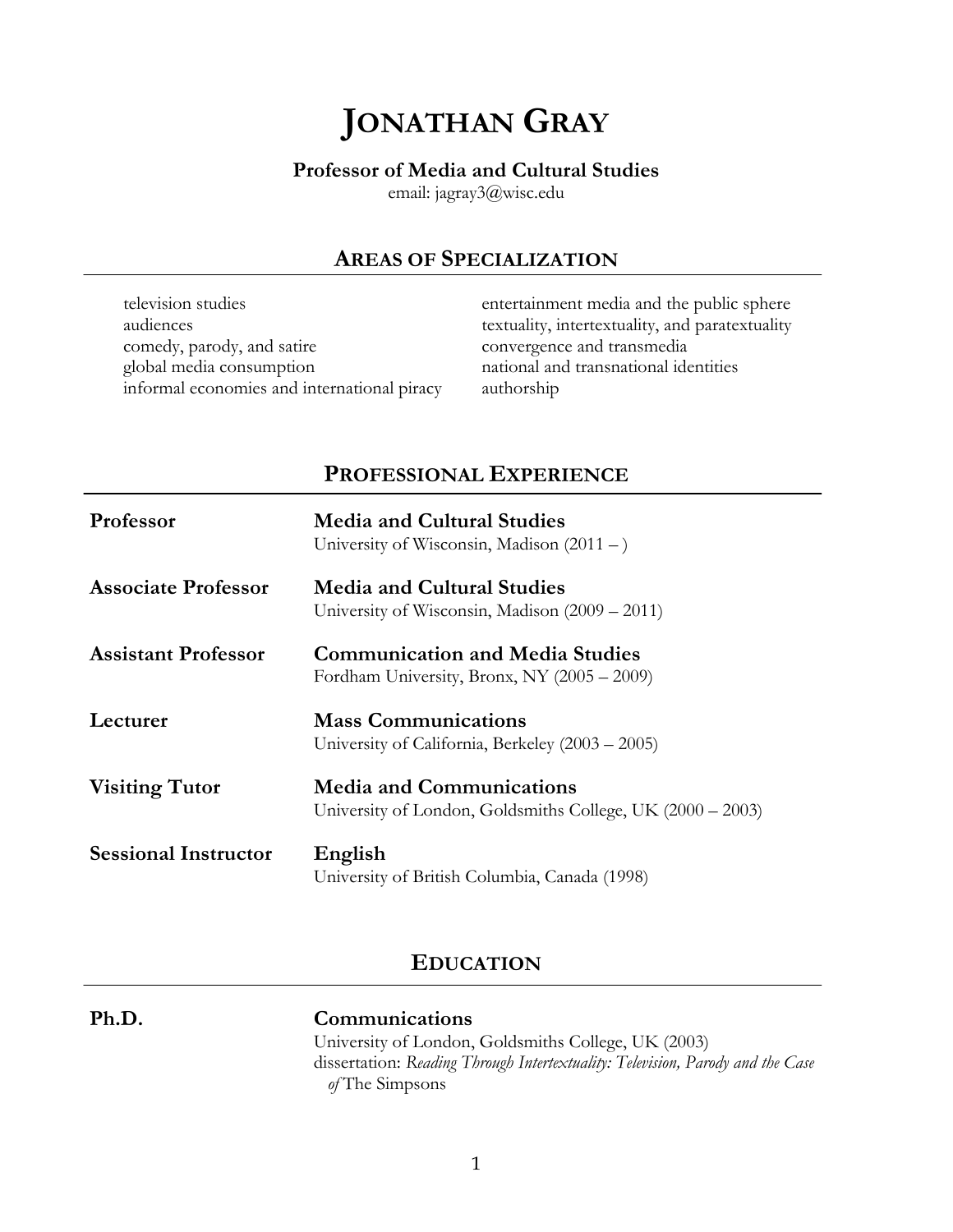| <b>MA</b> (Distinction) | <b>Media and Communication Studies</b><br>University of London, Goldsmiths College, UK (2000)<br>dissertation: "Jest Entertainment: News Parody, Media Literacy<br>Education and the Public Sphere"                              |
|-------------------------|----------------------------------------------------------------------------------------------------------------------------------------------------------------------------------------------------------------------------------|
| <b>MA</b> (Distinction) | <b>Literature from Commonwealth Countries</b><br>University of Leeds, UK (1997)<br>dissertation: "History's Fool: The Artist's Relationship to History in<br>Michael Ondaatje's Running in the Family and In the Skin of a Lion" |
| <b>BA</b> (Honours)     | English<br>University of British Columbia, Canada (1992)                                                                                                                                                                         |

# **AWARDS, FELLOWSHIPS, AND DISTINCTIONS**

### **Media Center at Peabody Fellow**

2017 – 2019

**University of Warwick Institute for Advanced Study Visiting Fellow** July 2016

### **Vilas Mid-Career Investigator's Award**

University of Wisconsin, 2015-2017

# **Chancellor's Distinguished Teaching Award**

University of Wisconsin, 2015

### **Member, Board of Jurors**

George Foster Peabody Awards, 2014 – 2020

### **H. I. Romnes Faculty Fellowship**

University of Wisconsin, 2011 – 2016

# **Choice Magazine Top Academic Title**

*Television Entertainment*, 2008

# **Fordham University Faculty Research Grant**

2008

# **International Radio and Television Society Foundation Funding**

2008 IRTS & Disney Digital Media Summit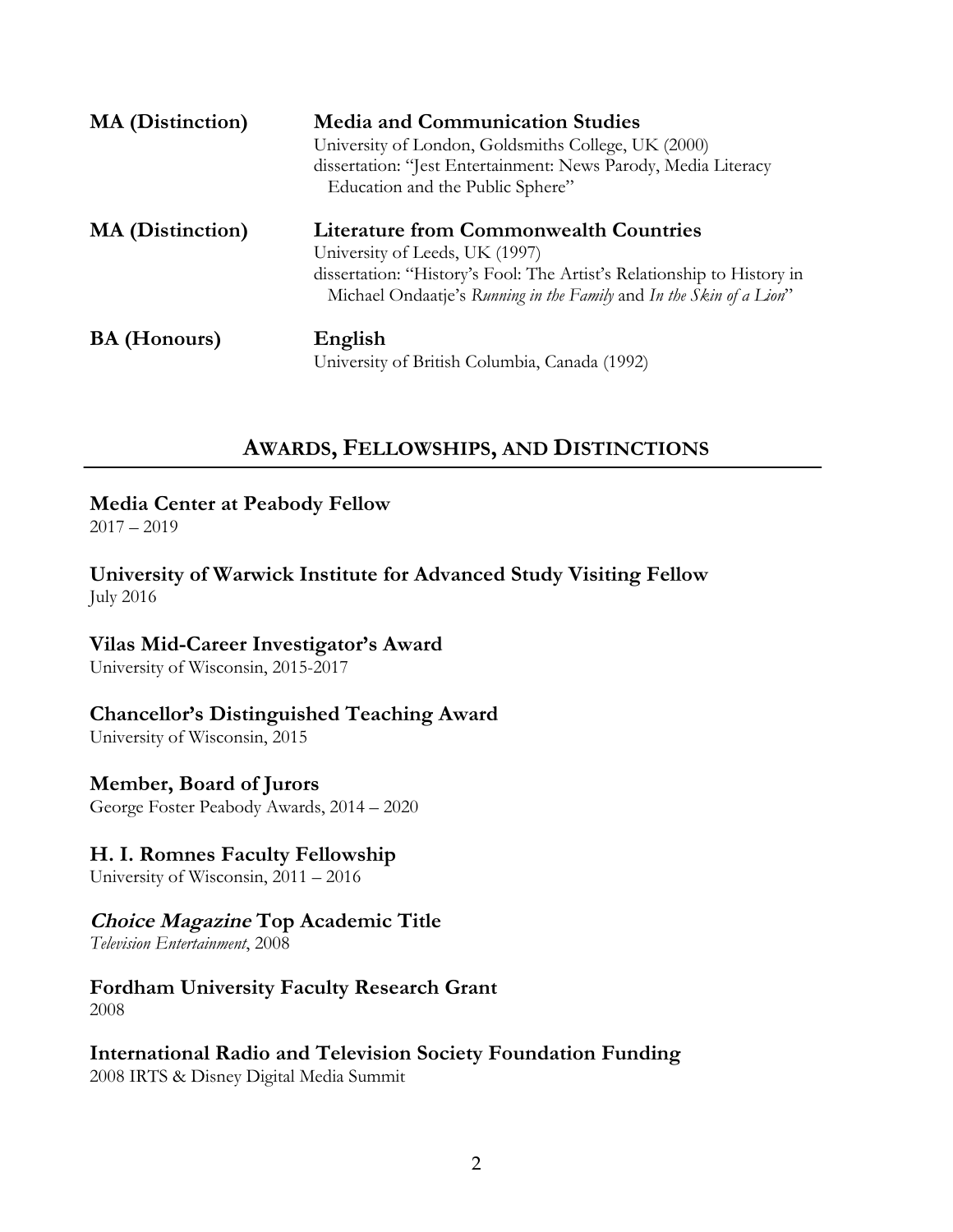# **National Association of Television Production Executives (NATPE) Faculty Fellowship**

2008

### **Top Paper in Popular Communication Division**

International Communication Association Conference, 2007 & 2003

### **Unsung Hero Commendation**

Undergraduate Experience Survey, University of California, Berkeley, 2005

# **Arts and Humanities Research Board of United Kingdom Full Studentship**

2000-2003

### **London Goodenough Association of Canada Award**

Free residence, 1999-2000

### **Oolichan Books Award as Top of MA in Commonwealth Literature Class** University of Leeds, 1997

### **University of British Columbia Scholarship**

Tuition, 1995, 1996

# **PUBLICATIONS**

### **-- Monographs --**

- (2012) *Television Studies*. London: Polity. Co-authored with Amanda D. Lotz. 200pp. \* currently being translated into Korean
- (2010) *Show Sold Separately: Promos, Spoilers, and Other Media Paratexts*. New York: NYU Press. 264 pp. \* Introduction translated into Chinese in *China Media Report* 56.4 (2015)
- (2008) *Television Entertainment*. New York: Routledge. 224 pp.
- (2006) *Watching with The Simpsons: Television, Parody, and Intertextuality*. New York: Routledge. 216 pp.

# **-- Edited Collections --**

(in press, in print July 2017) *Fandom: Identities and Communities in a Mediated World*, second edition, edited with Cornel Sandvoss & C. Lee Harrington. New York: NYU Press.

 $*$  includes 75% new material not in the first edition  $*$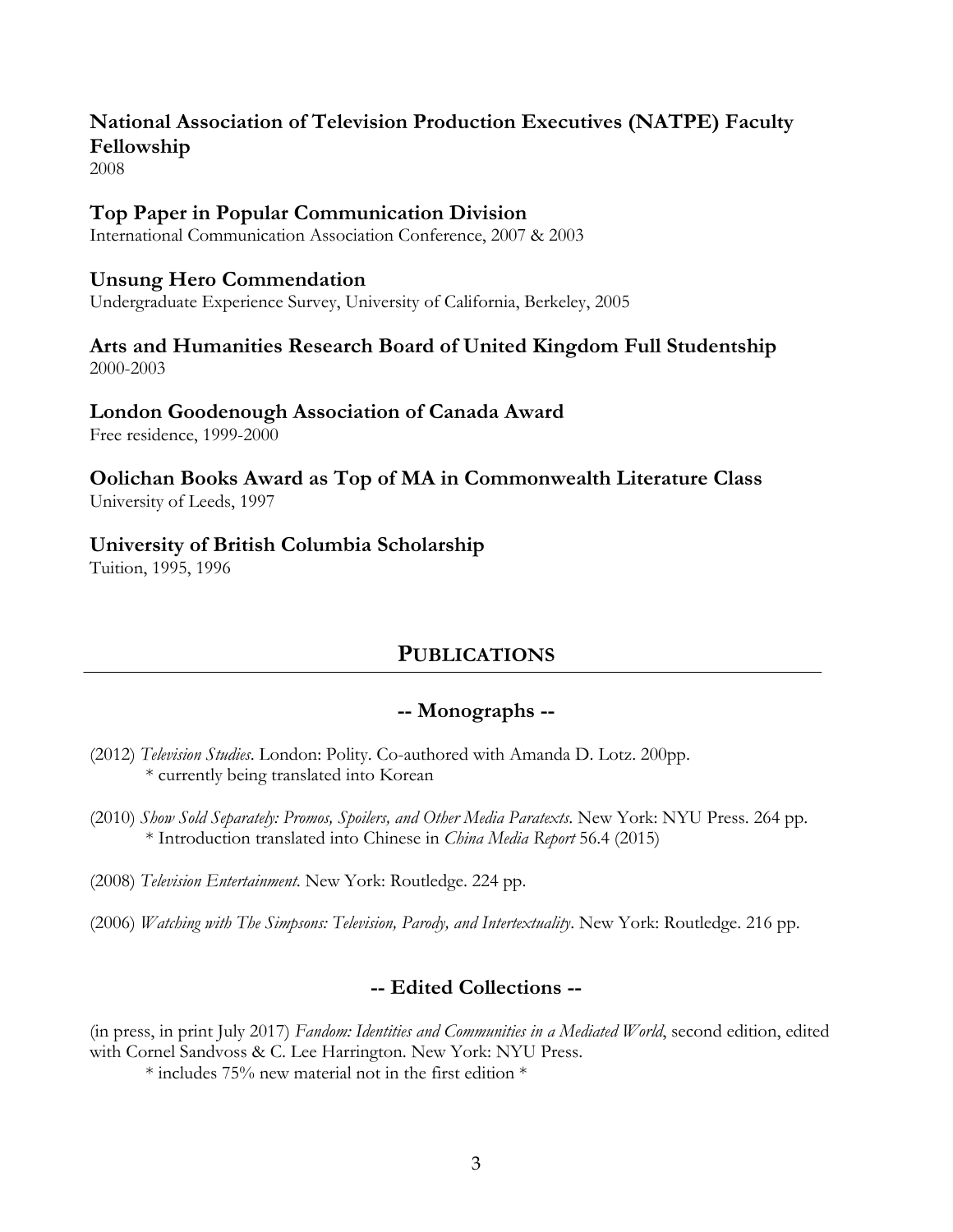(2017) *Keywords in Media Studies*, edited with Laurie Ouellette. New York: NYU Press. 229 pp.

(2013) *Breaking Boundaries in Political Entertainment Studies*, edited with Dannagal G. Young. Ebook. Los Angeles: USC Annenberg Press.

\* Reprint of below-listed special issue of *International Journal of Communication* \*

(2013) *A Companion to Media Authorship*, edited with Derek Johnson. Malden, MA: Blackwell. 576 pp.

(2009) *Satire TV: Politics and Comedy in the Post-Network Era*, edited with Jeffrey P. Jones and Ethan Thompson. New York: NYU Press. 288 pp.

(2008) *Battleground: The Media*, a two-volume encyclopaedia, edited with Robin Andersen. Westport, CT: Greenwood. 672 pp.

(2007) *Fandom: Identities and Communities in a Mediated World*, edited with Cornel Sandvoss & C. Lee Harrington. New York: NYU Press. 412 pp.

### **-- Journal & Series Editing --**

(2017) "Paratexts, Promos, and Publicity" a special issue of *Critical Studies in Media Communication*, 34.2

(2015+) Co-editor, with Nina Huntemann and Aswin Punathambekar, of *Critical Cultural Communication* series, NYU Press.

(2007 – 2012) Co-editor, with Cornel Sandvoss and C. Lee Harrington, of *Popular Communication: The International Journal of Media and Culture* (a Taylor and Francis journal).

(2013) "Breaking Boundaries: Working Across the Methodological and Epistemological Divide in the Study of Political Entertainment," a special issue of *International Journal of Communication*, co-edited with Dannagal G. Young, Vol. 7.

(2009) "Games and Convergence," an In Focus section of *Cinema Journal* 49.1.

### **-- Journal Articles --**

(2017) "Reviving Audience Studies," *Critical Studies in Media Communication* 34.1.

(2016) "Hidden: Studying Media Dislike and its Meaning," with Sarah Murray, *International Journal of Cultural Studies* 19.4 (July).

(2014) "Scales of Cultural Influence: Malawian Consumption of Foreign Media," *Media, Culture and Society* 36.7 (October).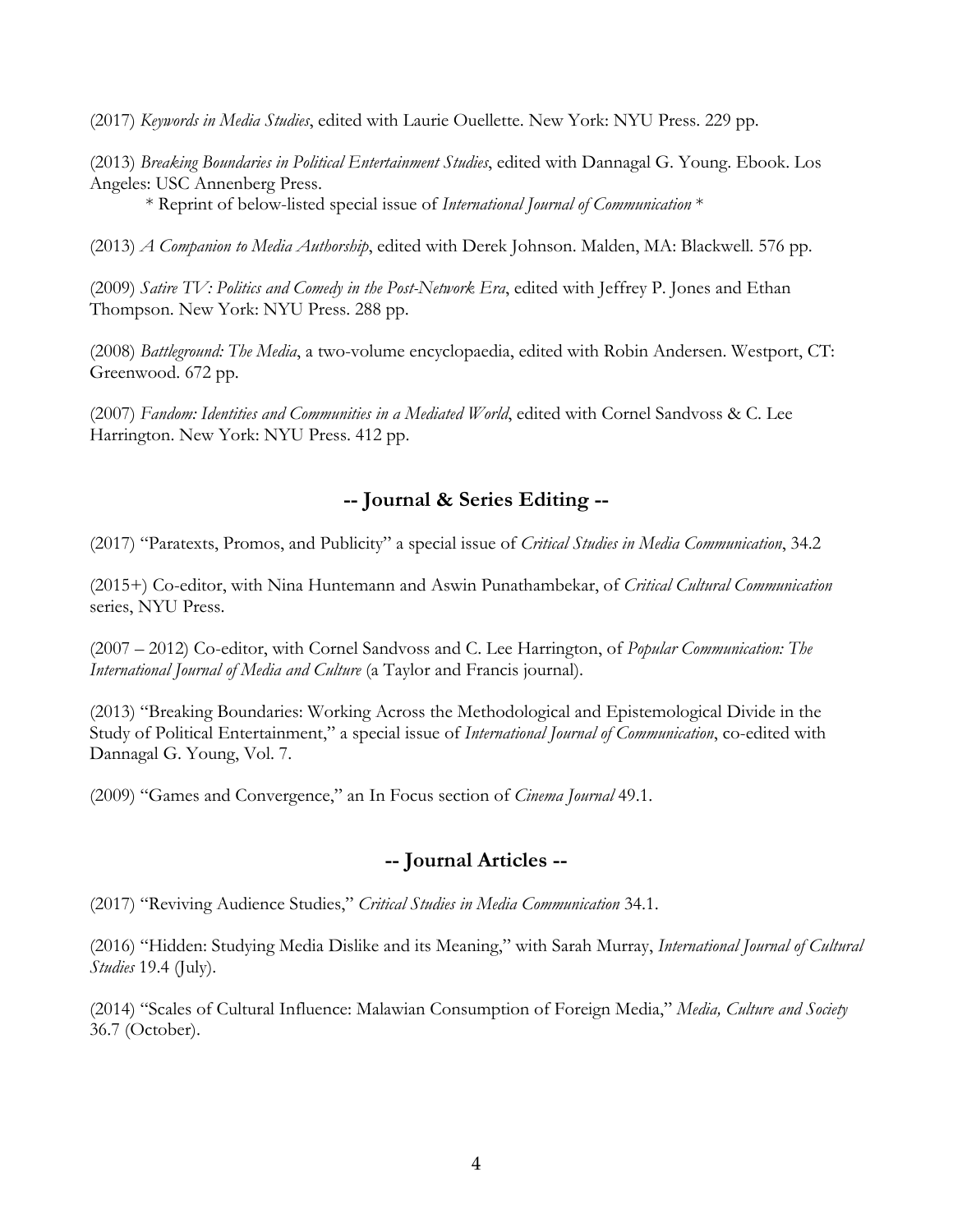(2013) "La Textualité des Réseaux" (translated by Lucie Mérijeau and Barbara Labord), in Marta Boni, Adrienne Boutang, Barbara Laborde, and Lucie Mérijeau (eds), *Théorème* 17 (*Networking Images: Approches Interdisciplinaires des Images en Réseau*).

(2012) "Of Snowspeeders and Imperial Walkers: Fannish Play at the Wisconsin Protests," *Transformative Works and Culture* 10.

(2011) "Mobility Through Piracy, Or How Steven Seagal Got to Malawi," *Popular Communication: The International Journal of Media and Culture* 9.2 (May).

(2010) "'Coming Up Next': Promos in the Future of Television and Television Studies," *Journal of Popular Film and Television* 38.2.

(2010) "Entertainment Studies and Media/Cultural/Communication/Etc. Studies," *Continuum: Journal of Media and Cultural Studies* 24.6.

(2008) "Television Pre-Views and the Meaning of Hype," *International Journal of Cultural Studies* 11.1 (March).

(2007) "Imagining America: *The Simpsons* Go Global," *Popular Communication* 5.2 (May). \* Reprinted in Tanner Mirrlees and Joseph Kispal-Kovacs (eds), *The Television Reader: Critical Perspectives in Canadian and US Television Studies*. Toronto: Oxford University Press Canada, 2013.

(2007) "Speculation on Spoilers: *Lost* Fandom, Narrative Consumption, and Rethinking Textuality," with Jason Mittell, *Particip@tions: International Journal of Audience Research* 4.1.

(2005) "Anti-Fandom and the Moral Text: *Television Without Pity* and Textual Dislike," *American Behavioral Scientist* 48.7 (March).

(2005) "Television Teaching: Parody, *The Simpsons* and Media Literacy Education," *Critical Studies in Media Communication* 22.3 (August).

(2003) "New Audiences, New Textualities: Anti-Fans and Non-Fans," *International Journal of Cultural Studies* 6.1 (March).

(2001)"'One Ring to Rule Them All': Pre-Viewers and Pre-Texts of the *Lord of the Rings* Films," with Bertha Chin, *Intensities: The Journal of Cult Media* 2.

# **-- Chapters in Edited Collections --**

(2017, forthcoming) "'Always There Are Two': Repetition, Originality, and *The Force Awakens*," in William Proctor and Richard McCulloch (eds), *Disney's Star Wars: Forces of Production and Promotion*. Iowa City: University of Iowa Press.

(2017, forthcoming) "Disney Junior: Imagining Industrial Intertextuality," with Kyra Hunting, in Derek Johnson (ed.), *The New Television Industries: Changing Channels*. New York: Routledge.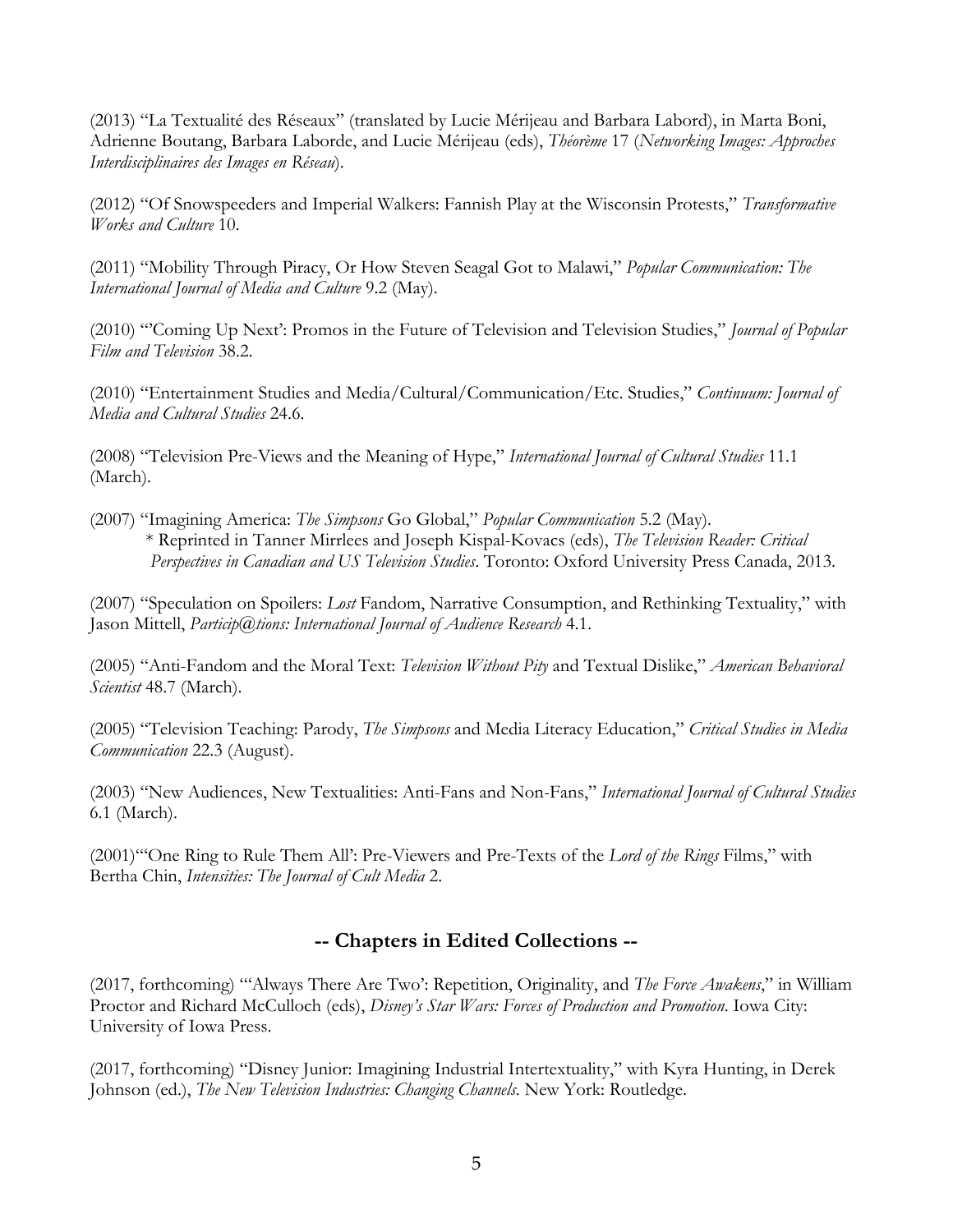(2017, forthcoming) "How Do I Hate Thee? Let Me Count the Ways," in Melissa Click (ed.), *Dislike, Hate, and Anti-Fandom in the Digital Age*. New York: NYU Press.

(2017, forthcoming) "Inter- and Para-textuality," in Mary Celeste Kearney and Michael Kackman (eds), *The Craft of Criticism*. New York: Routledge.

(2017, forthcoming) "Off-Screen Educational Television and the Social Value of Children's Paratexts," in Jeffrey P. Jones and Ethan Thompson (eds), *Television History, The Peabody Archive, and Cultural Memory*. Athens: University of Georgia Press.

(2017, in press) "Why Still Study Fans?," with Cornel Sandvoss & C. Lee Harrington, in *Fandom: Identities and Communities in a Mediated World*, edited by Jonathan Gray, Cornel Sandvoss, & C. Lee Harrington. New York: NYU Press.

(2017) "Text," in Laurie Ouellette and Jonathan Gray (eds), *Keywords in Media Studies*. New York: NYU Press.

(2016) "The Politics of Paratextual Ephemeralia," in Sara Pesce and Paolo Noto (eds), *The Politics of Ephemeral Digital Media: Permanence and Obsolescence in Paratexts*. New York: Routledge.

(2014) "In the Game: The Creative and Textual Constraints of Licensed Videogames," in Denise Mann (ed.), *Wired TV*. New Brunswick, NJ: Rutgers University Press.

(2013) "*The Amazing Race*: Global Othering," in Jason Mittell and Ethan Thompson (eds), *How To Watch TV*. New York: NYU Press.

(2013) "Introduction: The Problem of Media Authorship," with Derek Johnson, in Jonathan Gray and Derek Johnson (eds), *A Companion to Media Authorship*. Malden, MA: Blackwell.

(2013) "It's All Part of the Game: The Emergence of Narrative and Meaning in Play," with Meagan Rothschild and Amanda Ochsner, in Matthew Wysocki (ed.), *Ctrl-Alt-Play: Essays on Control in Video Gaming*. Jefferson, NC: McFarland.

(2013) "The Use Value of Authors," in Henry Jenkins, Sam Ford, and Joshua Green (eds), *Spreadable Media* – online accompanying material. New York: NYU Press, http://spreadablemedia.org/essays/gray/#.URlzEUR1FpE

(2013) "When is the Author?", in Jonathan Gray and Derek Johnson (eds), *A Companion to Media Authorship*. Malden, MA: Blackwell.

(2011) "Fan Cultures and Fan Communities," with Kristina Busse, in Virginia Nightingale (ed.), *The Handbook of Media Audiences*. Malden, MA: Blackwell.

(2011) "From Whence Came Cartman: *South Park*'s Satiric Lineage," in Brian Cogan (ed.), *Deconstructing South Park: Critical Examinations of Animated Transgression*. Lanham, MD: Lexington Books.

(2010) "The Reviews Are In: TV Critics and the (Pre)Creation of Meaning," in Michael Kackman, et al. (eds), *Flow TV: Essays on a Convergent Medium*. New York: Routledge.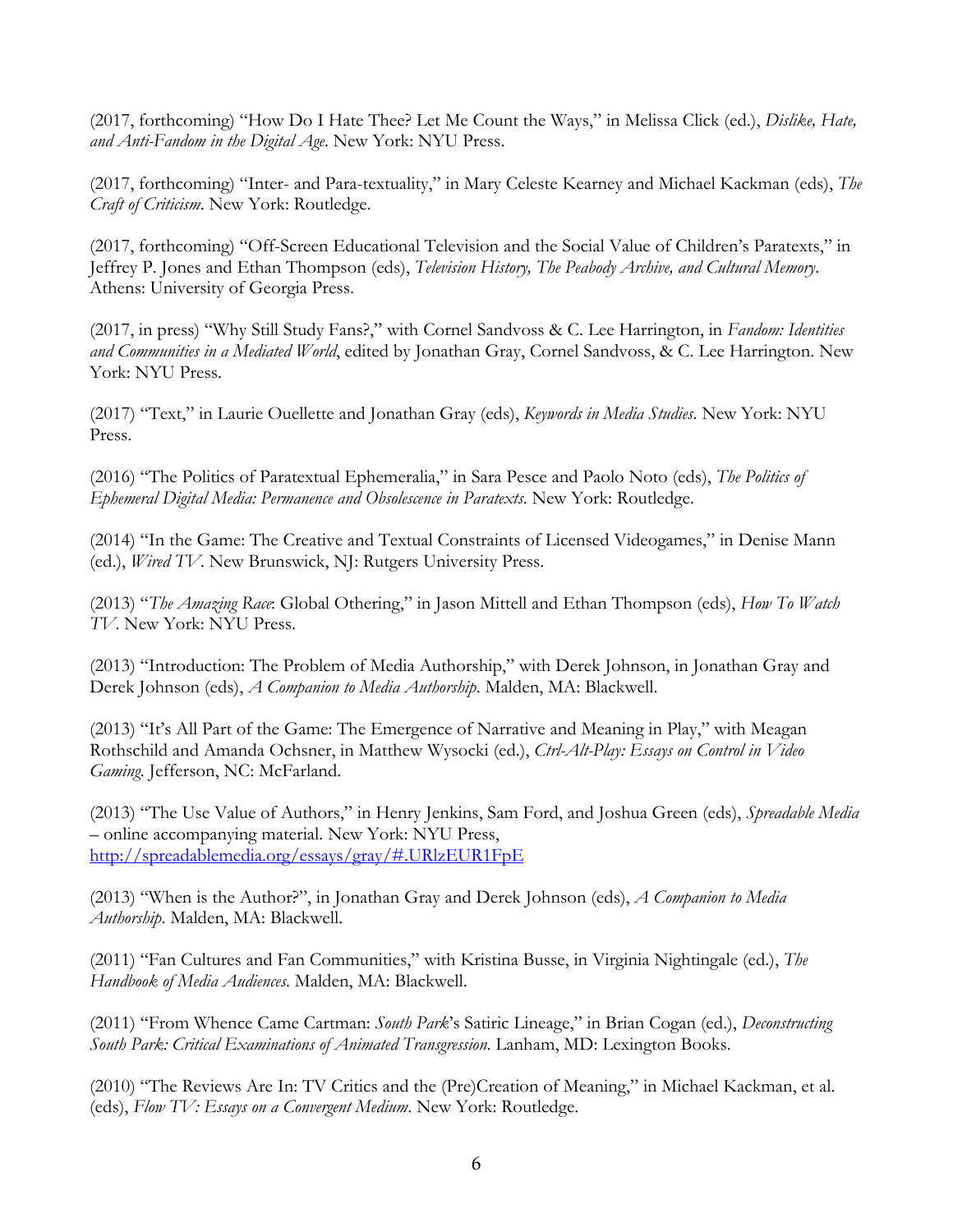(2010) "Texts That Sell: The Culture in Promotional Culture," in Melissa Aronczyk & Devon Powers (eds), *Blowing Up the Brand: Critical Perspectives on Promotional Culture*. New York: Peter Lang.

(2009) "Cinderella Burps: Gender, Performance, and the Dating Show," in Susan Murray & Laurie Ouellette (eds), *Reality TV: Remaking Television Culture* 2<sup>nd</sup> Ed. New York: NYU Press.

(2009) "Not in Portland Anymore: *Lost* and its International Others," in Roberta E. Pearson (ed.), *Reading Lost: Perspectives on a Hit Television Show*. London: I. B. Tauris

(2009) "The State of Satire, The Satire of State" with Jeffrey Jones and Ethan Thompson, in Jonathan Gray, Jeffrey P. Jones, and Ethan Thompson (eds), *Satire TV: Politics and Comedy in the Post-Network Era*. New York: NYU Press.

(2009) "Throwing Out the Welcome Mat: Public Figures as Guests and Victims in TV Satire," in Jonathan Gray, Jeffrey P. Jones, and Ethan Thompson (eds), *Satire TV: Politics and Comedy in the Post-Network Era*. New York: NYU Press.

(2007) "The News: You Gotta Love It," in *Fandom: Identities and Communities in a Mediated World*, edited by Jonathan Gray, Cornel Sandvoss, & C. Lee Harrington. New York: NYU Press. \* Reprinted in second edition.

(2007) "When Gen-X Met the X-Men: Re-Textualizing Comic Book Film Reception," with Neil Rae, in Ian Gordon, Mark Jancovich, & Matthew McAllister (eds), *Films and Comic Books*. Oxford: University of Mississippi Press.

(2007) "Why Study Fans?," with Cornel Sandvoss & C. Lee Harrington, in *Fandom: Identities and Communities in a Mediated World*, edited by Jonathan Gray, Cornel Sandvoss, & C. Lee Harrington. New York: NYU Press.

(2006) "Bonus Material: The DVD Layering of *The Lord of the Rings*," in Ernest Mathijs (ed.), *The Lord of the Rings: Popular Culture in Global Context*. New York: Wallflower.

(2005) "Scanning the Replicant Text," in Will Brooker (ed.) *The Blade Runner Experience: The Legacy of a Science Fiction Classic*. New York: Wallflower.

# **-- Encyclopaedia Entries --**

(2008) "Dating Shows"; "Nationalism and the Media"; "New News Satire"; "Political Entertainment"; "Resistance: Audience Reading Against the Grain"; "Transmedia Storytelling" (with Ivan Askwith). In Robin Andersen & Jonathan Gray (eds), *Battleground: The Media*. Westport, CT, Greenwood.

(2008) "The Onion"; "The Simpsons"; "South Park." In *American Countercultures: An Encyclopedia of Noncomformists, Alternative Lifestyles, and Radical Ideas in US History*. Armonk, NY: M. E. Sharpe.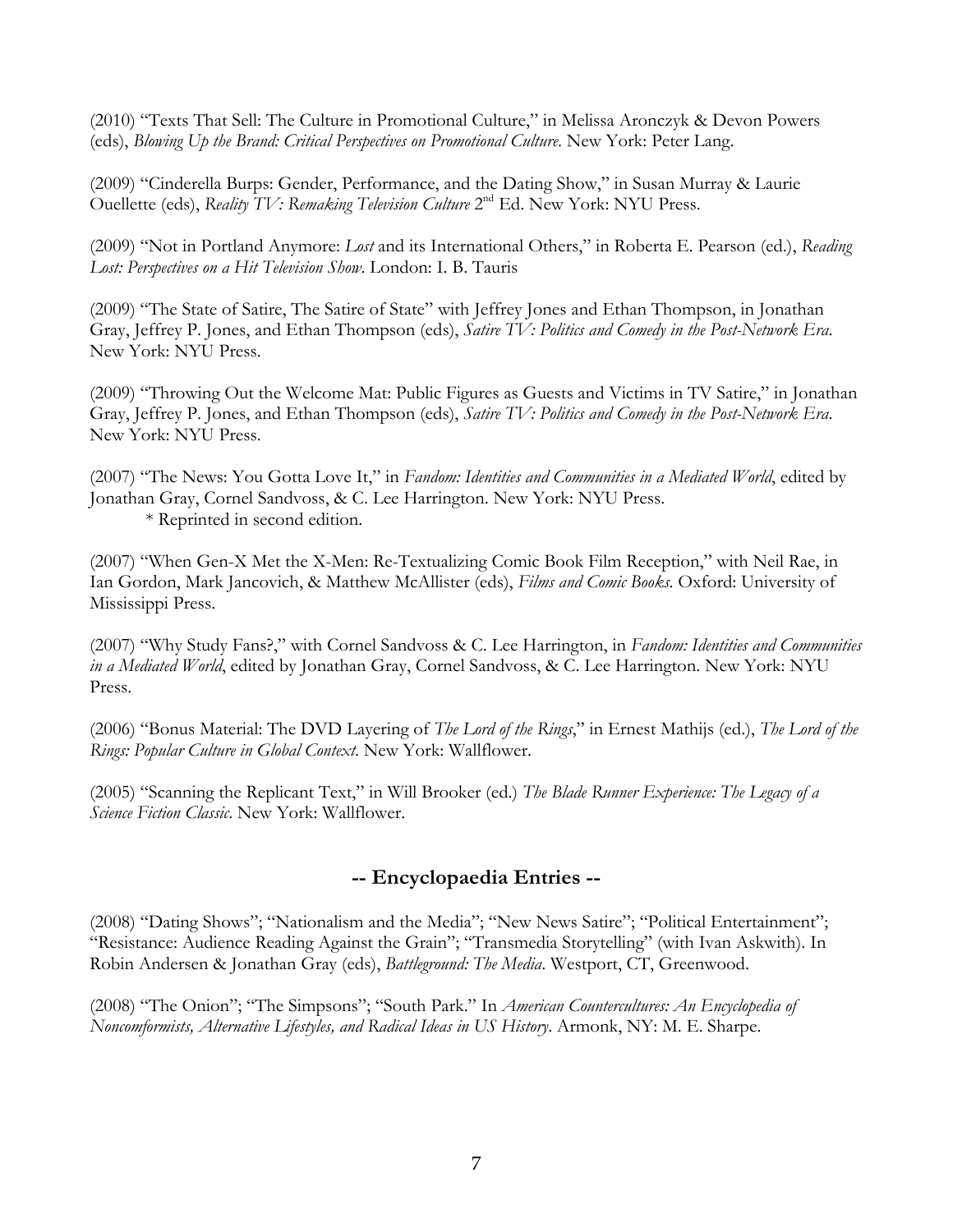### **-- Reviews --**

(2016) Review. *Cultural Science: A Natural History of Stories, Demes, Knowledge and Innovation*, by John Hartley and Jason Potts. In *Communication and the Public* 1.3.

(2016) Review. *Videoland: Movie Culture at the American Video Store*, by Daniel Herbert. In *Cultural Studies* (published online first).

(2007) Review. *Convergence Culture: Where Old and New Media Collide*, and *Fans, Bloggers, and Gamers: Exploring Participatory Culture*, both by Henry Jenkins, New York, NYU Press, 2006. In *Scope: Institute of Film Studies Journal* 8 (June).

(2005) Review. *The Audience in Everyday Life: Living in a Media World*, by S. Elizabeth Bird, New York, Routledge, 2003; and *Genre and Television: From Cop Shows to Cartoons in American Culture*, by Jason Mittell, New York, Routledge, 2004. In *Popular Communication* 3.2.

(2003) Review. *Prime Time Animation: Television Animation and American Culture*, edited by Carol A. Stabile and Mark Harrison, New York, Routledge, 2003. In *International Journal of Cultural Studies* 6.4.

(2003) "Critiquing the Critics: On *Teleparody*." Review of *Teleparody: Predicting and Preventing the Television Discourse of Tomorrow*, edited by David Lavery and Angela Hague, New York, Wallflower, 2002. In *Film-Philosophy* 7.17.

### **-- Prefaces, Brief Introductions, Dialogues, Afterwords, and Responses --**

(2017) "'Not Merely Para': Continuing Steps in Paratextual Research," in *Critical Studies in Media Communication* 34.2.

(2015) "Afterword: Studying Media With and Without Paratexts." In Lincoln Geraghty (ed.) *Popular Media Cultures: Fans, Audiences and Paratexts*. London: Palgrave MacMillan.

(2014) "Participations: Dialogues on the Participatory Promise of Contemporary Culture and Politics. Part I: Creativity," with Sarah Banet-Weiser, Nancy K. Baym, Francesca Coppa, David Gauntlett, Henry Jenkins, and Adrienne Shaw," *International Journal of Communciation* 8.

(2013) "Is There a Paratext in this Class?", in "Paratexts and Pedagogy," *Cinema Journal Teaching Dossier* 1.3 http://www.teachingmedia.org/cinema-journal-teaching-dossier/

(2013) "A Robust and Dynamic Field: A Response to John Corner," with Amanda D. Lotz. In *Media, Culture and Society* 35.8, 1019-22.

(2013) "Breaking Boundaries: Working Across the Methodological and Epistemological Divide in the Study of Political Entertainment," *International Journal of Communication* 7.

(2010) "Reading Fiske and Understanding the Popular," a dialogue with Kevin Glynn and Pamela Wilson, *Understanding Popular Culture* by John Fiske. New York: Routledge.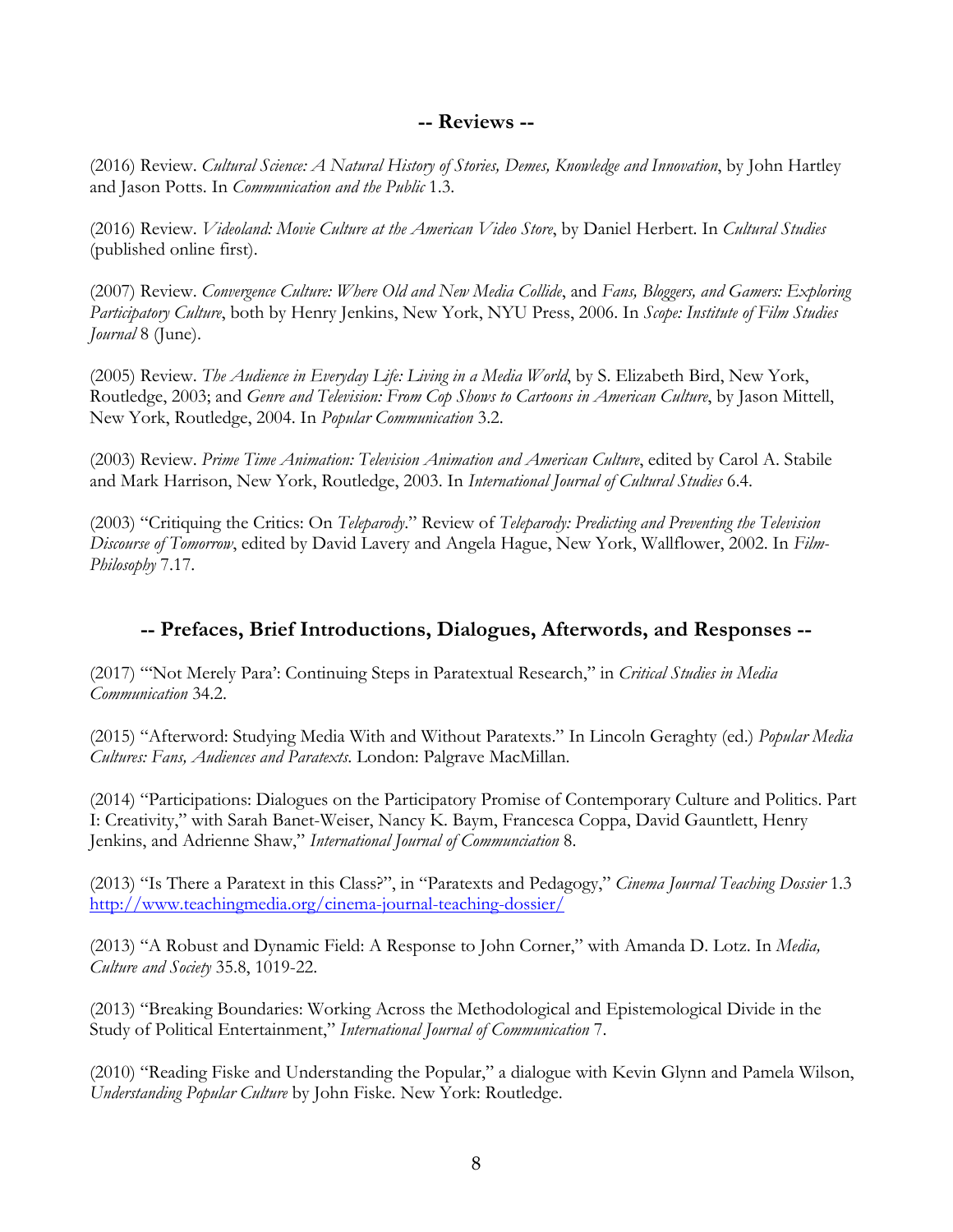(2009) "Moving Between Platforms: Film, Television, Gaming, and Convergence," for "Games and Convergence," an In Focus section of *Cinema Journal* 49.1.

### **-- Interviews --**

(2013) "Transmedia Architectures of Creation: An Interview with Ivan Askwith," in Jonathan Gray and Derek Johnson (eds), *A Companion to Media Authorship*. Malden, MA: Blackwell.

(2013) "'We Never Do Anything Alone': An Interview on Academic Authorship with Kathleen Fitzpatrick," with Derek Johnson, in Jonathan Gray and Derek Johnson (eds), *A Companion to Media Authorship*. Malden, MA: Blackwell.

### **-- Annotated Bibliographies --**

(2013) "Television Comedy," with Nick Marx. In Krin Gabbard (ed.), *Oxford Bibliographies in Cinema and Media Studies*. New York: Oxford University Press.

### **-- Online Columns, Curating, and Blogging --**

(2009 – 2016) Author, Co-Founder, Senior Editor of *Antenna: Responses to Media and Culture* (http://blog.commarts.wisc.edu) Antenna published over 1000 posts by over 300 authors, averaging several a week Author of 35 posts

(2007 – 2015) Author of *The Extratextuals: Up the Content Stream Without a Paddle*, a media blog. (http://www.extratextual.tv) Author of 250 posts *(n.b: site was hacked in late August, 2015. I couldn't fix it, so it's now defunct)*

(2006 – 2014) Author / Curator, *Media Commons: In Media Res* (http://mediacommons.futureofthebook.org/videos/) "Silly Elephants Dancing Without Meaning? On 'Paratexts Without Texts'" "The Beauty and Ugliness of Advertising" "Throwing Out the Welcome Mat: Guests and Victims on Television Satire" "Springfield, Iraq"

(2005 – 2014) Author / Columnist, *Flow TV* (http://flowtv.org/) "How Can We Tell the Future?" (19) "Mommy, Is That a Boy Text or a Girl Text?" (6.1) "Hate, Dislike, Disgust, Distemper, and Distaste" (4.11) "Is New News Better Than No News?" (4.7) "Introducing Television" (4.3) "Merging With Diversity, Or, Got MLK?" (3.11) "Speculation With Spoilers" (3.7)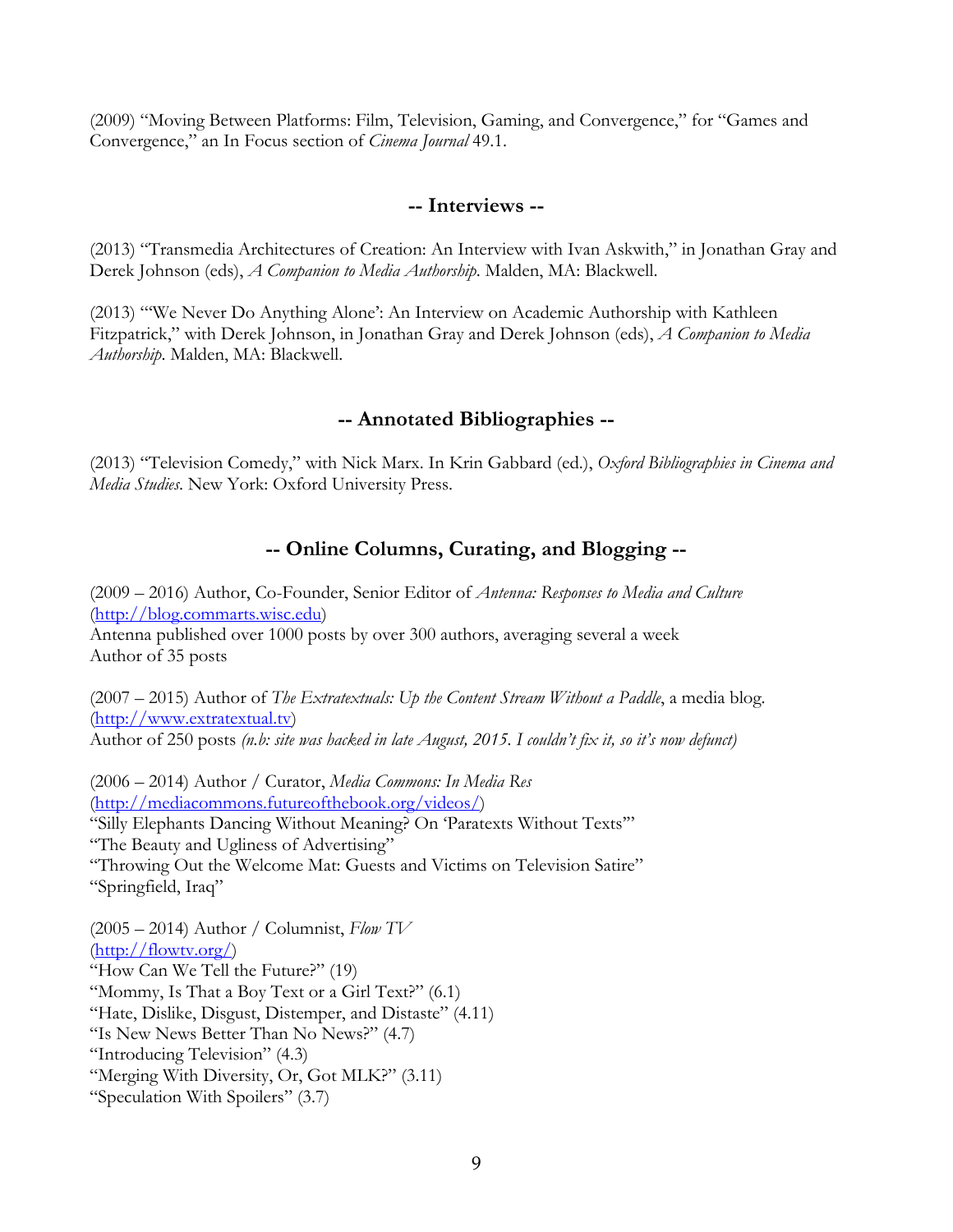### **KEYNOTE ADDRESSES**

(2016) "Text To Be Confirmed" University of Warwick Paratextual Media and Memory Symposium **Coventry**, England

- (2016) "X Marks the Spot: How We Get to Television Shows and Why Yunnan University It Matters" & "An Angry Voice: What it Means to Dislike Media" Kunming, China *Zhejiang U Summer School on Communication Theory and Research Methods* June 21st – 29th
- (2016) "Swipe for More: Satire, Play, and Citizenship on the Move" Penn Wharton China Center *Body, Lived Space, and Mobile Media* Beijing, China
- (2014) "Cheap, Quick, Crude, and Important: Limited Animation, Université Sorbonne Satire, and Kids"<br>
Full or Limited? The "Quality" of Animation on TV November  $6<sup>th</sup> - 7<sup>th</sup>$ Full or Limited? The "Quality" of Animation on TV
- (2014) "Popular Politics and Political Entertainment," "Comedy and Zhejiang University Transgression," & "Parody and Satire" Transgression, "Hangzhou, China *Playful Contention and Civic Communication in China: Zhejiang U* May 30<sup>th</sup> – June 4<sup>th</sup> *Summer School on Communication Theory and Research Methods*
- (2013) "Paratextual Politics and Power" University of Bologna *Ephemeral Media: Time, Persistence and Transience in Contemporary* Bologna, Italy *Screen Culture* May  $20^{th} - 21^{st}$
- (2013) "21 Grams of Text: Adaptation and the Textual Soul" University of Sunderland *Adventures in Textuality: Adaptation in the Twenty-First Century* Sunderland, England
- (2012) "Telling Time: Serial Television's Experiences of Time" Victoria University *Film and History Association of Australia and New Zealand* Melbourne, Australia
- (2011) "The Audience of the Rest of the Text: Hype, Spinoffs, Northwest Missouri State Extratexts, Paratexts, and Reception" University, Maryville, MO *Reception Study Society Conference* September 8<sup>th</sup> – 10<sup>th</sup>
- (2011) "Show Sold Separately: Hype, Paratexts, and Convergence" Université Sorbonne *Interdisciplinary Approaches to the Notion of Networks* Nouvelle, Paris, France

July  $4^{\text{th}}$ 

June  $18^{th} - 19^{th}$ 

April  $3^{rd} - 4^{th}$ 

December  $2<sup>nd</sup> - 5<sup>th</sup>$ 

March  $17^{\text{th}} - 18^{\text{th}}$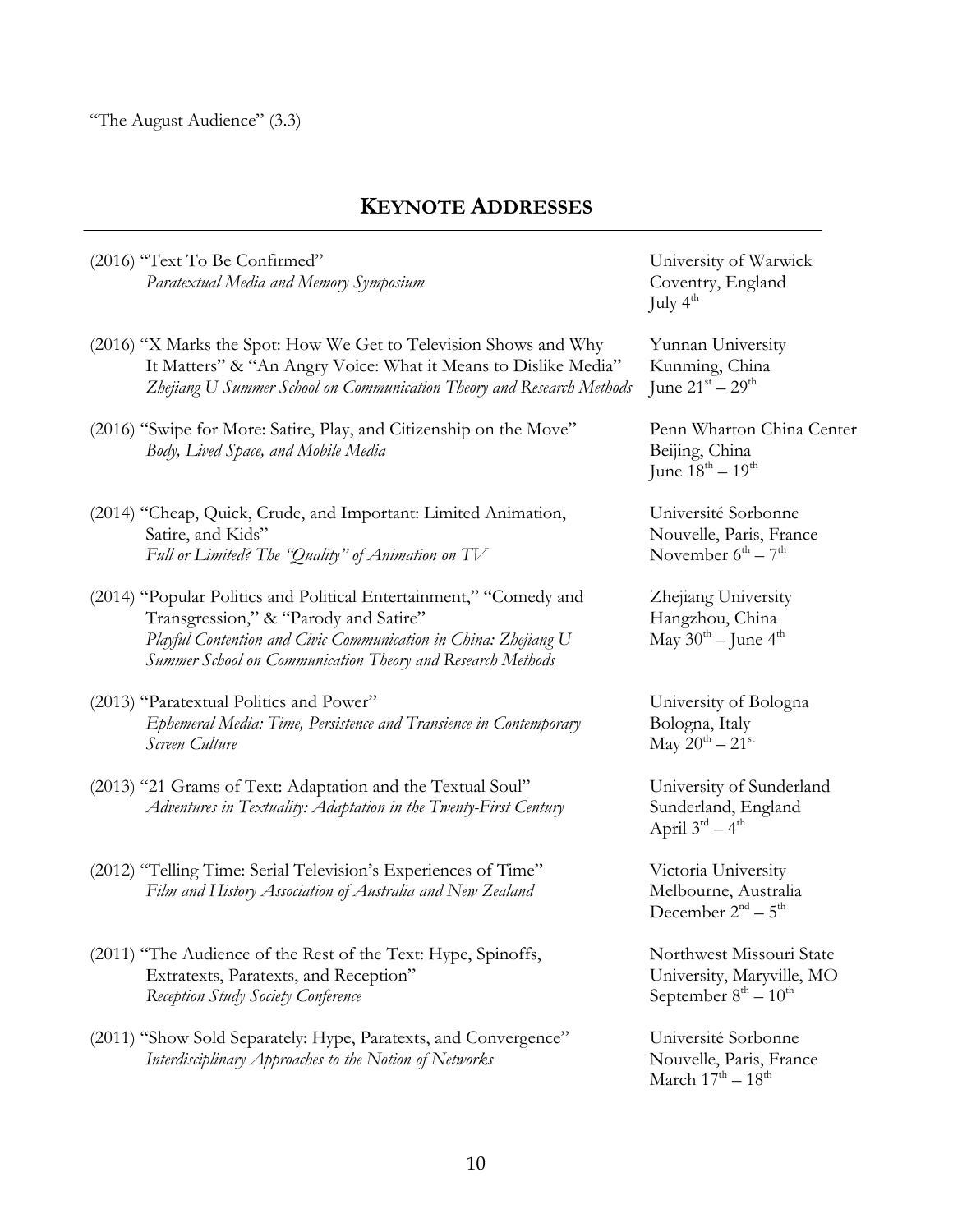(2009) "Malawian Media Circulation and Consumption" MIT *MIT Communications Forum* Cambridge, MA

Cambridge, MA<br>April 23<sup>rd</sup>

# **INVITED TALKS & LECTURES**

| (2016) "More Than Meets the Eye': Public-Minded Paratexts"<br>Television History, The Peabody Archives, and Cultural Memory        | University of Georgia<br>Athens, GA<br>October $28^{\text{th}} - 30^{\text{th}}$  |
|------------------------------------------------------------------------------------------------------------------------------------|-----------------------------------------------------------------------------------|
| (2016) "X Marks the Spot: How We Get to Television Shows and Why<br>It Matters" & "An Angry Voice: What it Means to Dislike Media" | Soochow University<br>Suzhou, China<br>June $15^{th} - 16^{th}$                   |
| (2015) Invited workshop attendee<br>Television History, The Peabody Archives, and Cultural Memory                                  | University of Georgia<br>Athens, GA<br>November $13^{\text{th}} - 15^{\text{th}}$ |
| (2014) "Parody, Satire, and Political Entertainment"                                                                               | Soochow University<br>Suzhou, China<br>June $8th$                                 |
| (2014) "Inter- and Para-Textuality"<br>The Craft of Criticism Conference                                                           | Notre Dame University<br>South Bend, IN<br>April $25^{th} - 26^{th}$              |
| (2013) Invited panellist<br>Television and Television Studies in the Twenty-First Century                                          | University of Michigan<br>Ann Arbor, MI<br>September $26^{th} - 28^{th}$          |
| (2012) "Dolly in Malawi: Informal Economies and the Distribution<br>of Entertainment in Malawi"                                    | Queensland University of<br>Technology, Australia<br>December 7 <sup>th</sup>     |
| (2011) "Real (and) Funny: Animated TV Comedy's Political Voice"<br>Televisual Satire: Mimicry, Puppets, Laughter                   | Harvard University<br>Cambridge, MA<br>June $2nd - 3rd$                           |
| (2011) Invited panellist<br>Breaking Boundaries: 2011 Symposium on Political Entertainment Media                                   | University of Delaware<br>Newark, DE<br>April $8^{th} - 10^{th}$                  |
| (2011) "Dolly and Deadwood Go To Malawi: Media Circulation and Piracy"                                                             | American University of<br>Paris, Paris, France<br>March $16^{\text{th}}$ .        |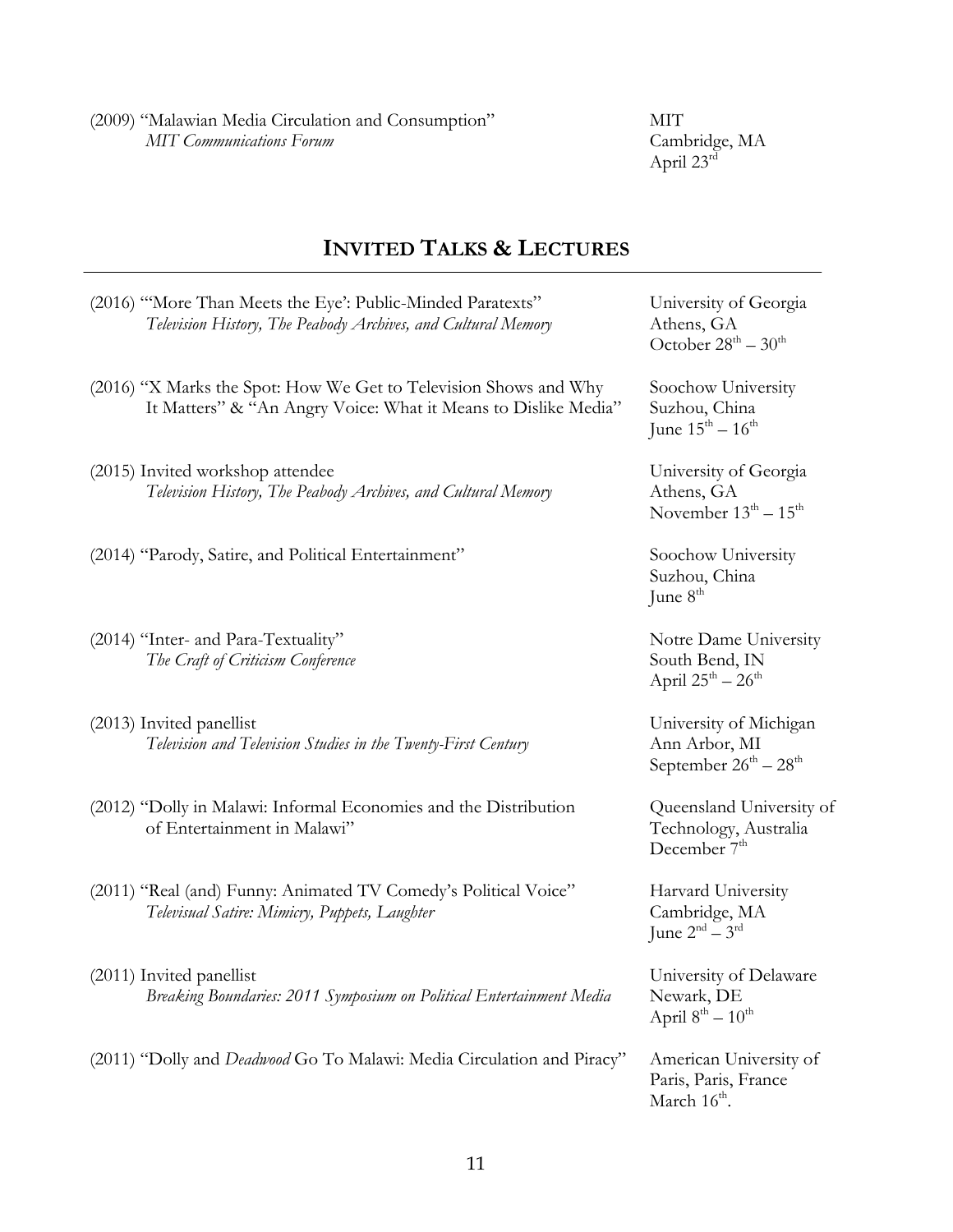| (2010) "Show Sold Separately: Promos, Spoilers, and Other<br>Media Paratexts"                                                                     | Northwestern University<br>Evanston, IL<br>November 5 <sup>th</sup>             |
|---------------------------------------------------------------------------------------------------------------------------------------------------|---------------------------------------------------------------------------------|
| (2010) "Dolly and Deadwood Go to Malawi: Piracy, Happenstance,<br>and Other Forms of Media Circulation"<br>African Studies Program Lecture Series | U of Wisconsin, Madison<br>Madison, WI<br>October 13 <sup>th</sup>              |
| (2009) "Show Sold Separately: Art and/in Promotional Culture"<br>Blowing Up the Brand Conference                                                  | New York University<br>New York, NY<br>May $8^{th} - 9^{th}$                    |
| (2007) "Opening Remarks" (invited panellist)<br>Futures of Entertainment 2 Conference                                                             | <b>MIT</b><br>Cambridge, MA<br>November $16^{th} - 17^{th}$                     |
| (2007) "Homer Simpson Meets the World, or Comedy vs.<br>Cultural Imperialism"                                                                     | Middlebury College<br>Middlebury, VT<br>November $7th$                          |
| (2006) "What Media Studies Can Learn from The Simpsons"                                                                                           | Goldsmiths College<br>London, England<br>November 23rd                          |
| (2006) "The Meaning of Hype and Synergy: Film and Television<br>Paratexts"                                                                        | London Metropolitan<br>University, London, England<br>November 22 <sup>nd</sup> |
| (2001) "Pre-Viewing Lord of the Rings and Studying Audiences Online"                                                                              | New York University<br>New York, NY<br>December 11 <sup>th</sup>                |

# **CONFERENCE PAPERS**

(2017) "Haters Gonna Dislike: Exploring the Thick Line Between Dislike and Hate," *International Communication Association Conference*, San Diego; May 24<sup>th</sup> – 29<sup>th</sup>.

(2017) "Sites of Piracy: Ethnography at the Point of Sale or Share," with Camilo Diaz Pino and Wan-Jun Lu, International Communication Association Conference, San Diego; May 24<sup>th</sup> – 29<sup>th</sup>.

(2017) "Rumphi, Malawi, Africa: The Variability of Regions in Media Consumption and Distribution," Society for Cinema and Media Studies Conference, Chicago, IL; March 22<sup>nd</sup> – 26<sup>th</sup>.

(2016) "Embracing the Bile: The Political Purpose of Anger," *International Communication Association Conference*, Fukuoka, Japan; June 9<sup>th</sup> - 14<sup>th</sup>.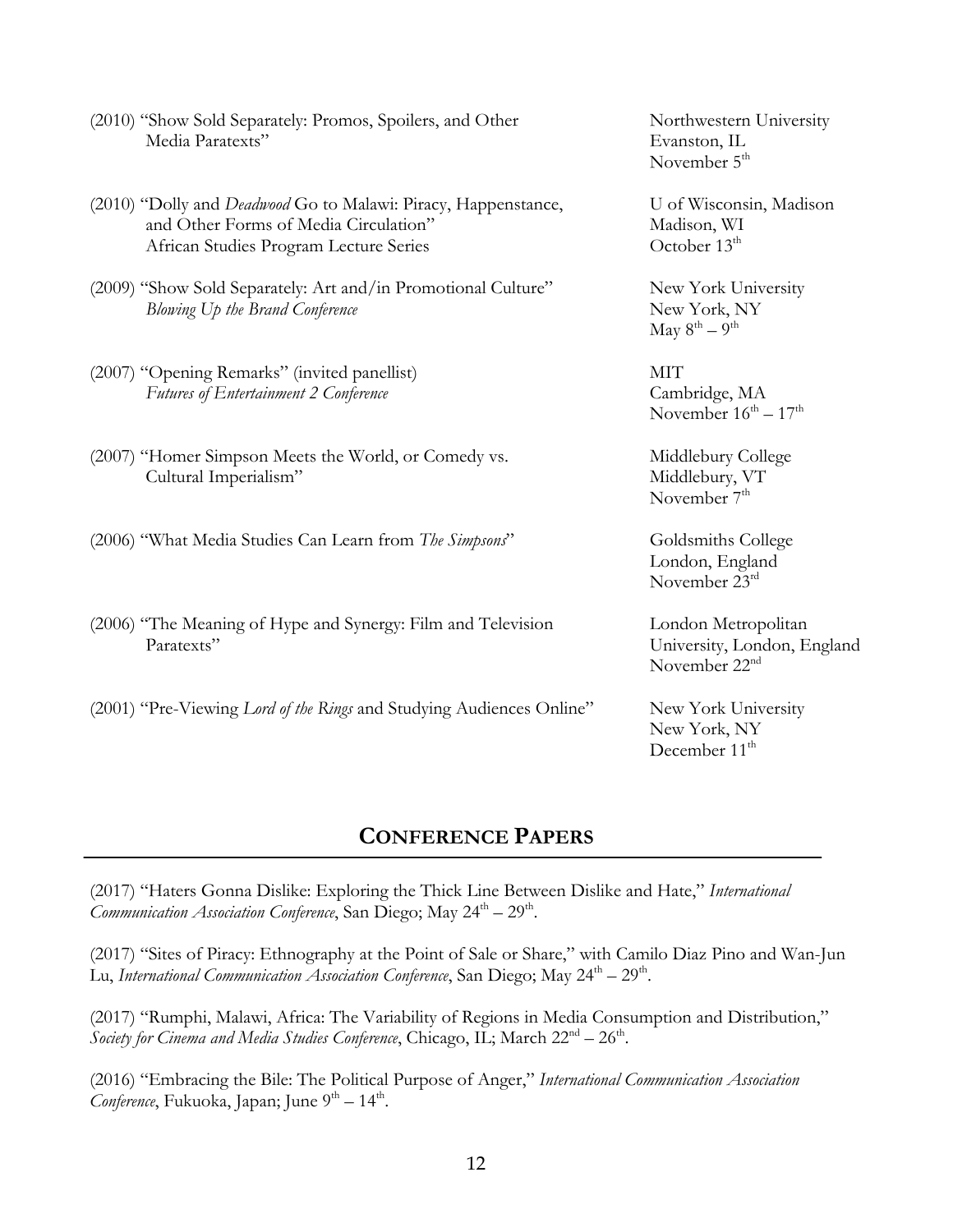(2016) "X Marks the Spot: How We Get to Television Shows and Why It Matters," *Society for Cinema and Media Studies Conference*, Atlanta; March 30<sup>th</sup> – April 3<sup>rd</sup>.

(2015) "Constructing the Taste of a New Generation: Branding and/as the Making of Audiences," *International Communication Association Conference*, San Juan, PR; May  $21^{st} - 25^{th}$ .

(2015) "Decisions, Decisions: Choices and Givens in Watching Television, from Malawi to Madison," *International Communication Association Conference*, San Juan, PR; May  $21<sup>st</sup> - 25<sup>th</sup>$ .

(2014) "Malawian Media, Tumbuka and African Identities," *International Communication Association Conference*, Seattle; May  $22<sup>nd</sup> - 26<sup>th</sup>$ .

(2014) "Mentoring Over and For the Long Haul," *Console-ing Passions Conference*, Columbia, MO; April 10<sup>th</sup>  $-12^{th}$ .

(2014) "Kickstarting the Paratext," with Ivan Askwith, *Society for Cinema and Media Studies Conference*, Seattle; March  $19^{th} - 23^{rd}$ .

(2014) "The Future of Comedy and Humor Studies," *Society for Cinema and Media Studies Conference*, Seattle; March  $19^{th} - 23^{rd}$ .

(2013) "What Were You Expecting? Negotiating the Mediated Center Through Annoyance," with Sarah Murray, International Communication Association Conference, London, UK; June 17<sup>th</sup> – 21st.

(2012) "Where in Africa is Malawi? Malawian Experiences of Global Media and Locality," *International Communication Association Conference*, Phoenix; May  $24^{th} - 28^{th}$ .

(2011) "How Dolly and 50 Cent Got to Liwonde: Malawi and Media Mobility," *International Communication Association Conference*, Boston; May  $26^{th} - 30^{th}$ .

(2011) "Citizen Anti-Fan: The Politics of Dislike," *Society for Cinema and Media Studies Conference*, New Orleans; March  $10^{th} - 13^{th}$ .

(2011) "Who Among Us Does Not Belong? Finding Homes for Fans and Anti-Fans in the Academy," *Society* for *Cinema and Media Studies Conference*, New Orleans; March  $10^{th} - 13^{th}$ .

(2010) "What About Hate? Expanding Notions of the Academic Audience," *Fiske Matters: A Conference on John Fiske's Continuing Legacy for Cultural Studies*, Madison; June 11<sup>th</sup> – 12<sup>th</sup>.

(2010) "Conjuring Aura in the Age of Digital Reproduction: The Discursive Work of DVD Bonus Materials," Society for Cinema and Media Studies Conference, Los Angeles; March 17<sup>th</sup> – 21<sup>st</sup>.

(2009) "Dolly and Van Damme in Malawi," *International Communication Association Conference*, Chicago; May  $21^{\rm st} - 25^{\rm th}$ .

(2009) "The Presences and Absences of Governor Palin," *International Communication Association Conference*, Chicago; May  $21^{st} - 25^{th}$ .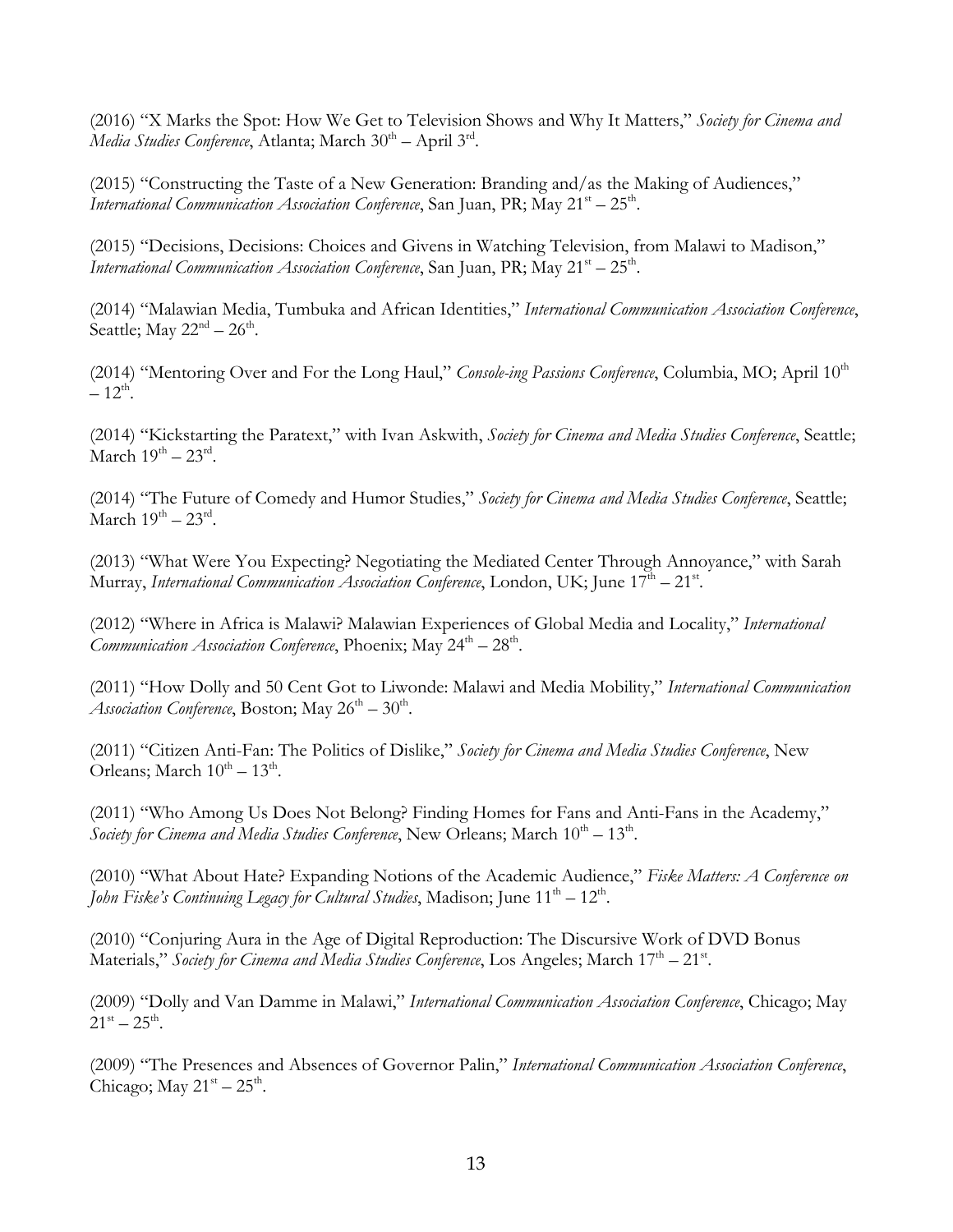(2008) "Animated Women," *Flow 2: A Critical Forum on Film and Television*, Austin, TX; October 9<sup>th</sup> – 11<sup>th</sup>.

(2008) "A Transmediated Television Studies for a Transmediated Television," *International Communication Association Conference*, Montreal; May  $22<sup>nd</sup> - 26<sup>th</sup>$ .

(2008) "Real (and) Funny: Animated TV Comedy's Political Voice," *International Communication Association Conference*, Montreal; May  $22<sup>nd</sup> - 26<sup>th</sup>$ .

(2008) "Where Is(n't) Springfield? Placing *The Simpsons* and Television," *Society for Cinema and Media Studies Conference*, Philadelphia; March  $6<sup>th</sup> - 9<sup>th</sup>$ .

(2007) *Unboxing Television* workshop participant, organizer, and moderator of "Extensions of Television" panel, Cambridge, MA; November  $18<sup>th</sup> - 19<sup>th</sup>$ .

(2007) "Television Pre-Viewing and the Meaning of Hype," *International Communication Association Conference*, San Francisco; May  $24^{\text{th}} - 28^{\text{th}}$ . \* selected as a Top Paper in the Popular Communication Division \*

(2007) "News Junkies and Political Fandom," *International Communication Association Conference*, San Francisco; May  $24^{\text{th}} - 28^{\text{th}}$ .

(2007) "Which Audience, Or The Audience of What?," *International Communication Association Conference*, San Francisco; May  $24^{\text{th}} - 28^{\text{th}}$ .

(2007) "Trailers and the Creation of Meaning," *MIT Media in Transition 5 Conference*, Cambridge, MA; April  $27^{th} - 29^{th}$ .

(2007) "Can a Good Story Be 'Spoiled'? Lessons from *Lost*," *Society for Cinema and Media Studies Conference*, Chicago, IL; March  $8<sup>th</sup> - 11<sup>th</sup>$ .

(2006) "Watching Television Off-Television," *Flow: A Critical Forum on Film and Television*, Austin, TX; October  $26^{th} - 28^{th}$ .

(2006) "Just the Facts? Studying Serial Media," *Society for Cinema and Media Studies Conference*, Vancouver, BC; March  $2^{nd}$  –  $5^{th}$ .

(2005) "Pop TV 198: The Academicization of Fandom," *International Communication Association Conference*, New York; May  $26^{th} - 30^{th}$ .

(2005) "Whose Story is This? Resurrecting the TV Author," *MIT Media in Transition 4 Conference: The Work of Stories*, Cambridge, MA; May  $6<sup>th</sup> - 8<sup>th</sup>$ .

(2004) "'I Really, Truly Hate This Show': A Taxonomy of Anti-Fandom," *Console-ing Passions*, New Orleans, LA; May  $30<sup>th</sup>$  – June  $2<sup>nd</sup>$ .

(2004) "Funny But Smart, Smart But Funny: The Value of Parody,' *International Communication Association*  Conference, New Orleans, LA; May 27<sup>th</sup> - 31<sup>st</sup>.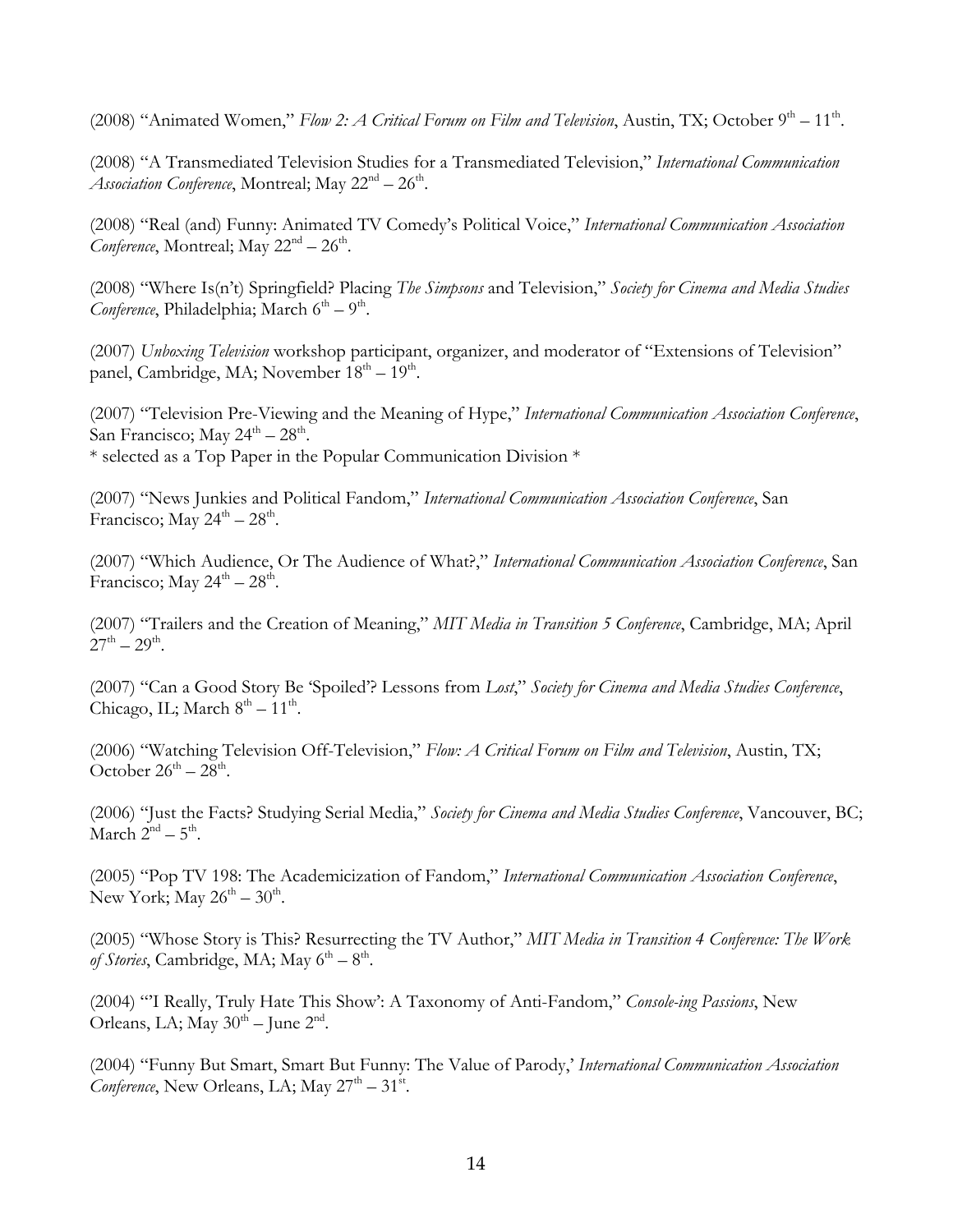(2004) "Examining the Extra Text: A Call for Paratextual Analysis," *International Communication Association Conference*, New Orleans, LA; May  $27<sup>th</sup> - 31<sup>st</sup>$ .

(2004) "The *Simpsons* Attitude: The Social and Political Value of Popular Satire," *Pacific Sociological Association Conference*, San Francisco, CA; April  $16<sup>th</sup> - 18<sup>th</sup>$ .

(2003) "Imagining America: *The Simpsons* and the Anti-Suburb Go Global," *International Communication Association Conference*, San Diego, CA; May  $23^{\text{rd}} - 27^{\text{th}}$ . \* selected as a Top Paper in the Popular Communication Division \*

(2003) "The Parody and the Preview: The Yin and Yang of Contemporary Television," *MIT Media in Transition 3 Conference: Television*, Cambridge, MA; May  $2^{nd} - 4^{th}$ .

(2003) "Parodies, Previews, and the Porous Medium," *The Changing Faces of Television Conference*, London, UK; March  $15<sup>th</sup>$ .

(2002) "Resurrecting the Author: Joss Whedon's Place in Buffy's Textual Universe," *Blood, Text and Fears: Reading Around 'Buffy the Vampire Slayer' Conference*, Norwich, UK; October  $19<sup>th</sup> - 20<sup>th</sup>$ .

(2002) "Genre Post-Parody: Form But No Ideology?", *Genre Conference*, London, UK; September 20<sup>th</sup>.

(2002) "Cynical Interpretive Communities: *The Simpsons* Meets the University Student," *International Association of Media and Communications Research Conference*, Barcelona, Spain; July  $21^{st} - 26^{th}$ .

(2002) "Exploring New Audiences: Anti-Fans, Non-Fans, and News Fans," *Crossroads in Cultural Studies Conference*, Tampere, Finland; June  $28<sup>th</sup> - \text{July } 2<sup>nd</sup>$ .

(2002) "As the Text Happens: Nonlinearity and the Television Series," *Media, Communications, and Cultural Studies Conference*, London, UK; January  $10^{th} - 11^{th}$ .

# **TEACHING**

### **Graduate Seminars**

"Important" Media, 2016 Cultural Theory, 2014, 2012 Media Audiences, Voice, and Identity 2013, 2011 Textuality: Beyond the Screen, 2010 International Communication, 2006

### **Graduate-Undergraduate Bridge Seminars**

Television Criticism, 2013 Contemporary Primetime Serials, 2011 Media and Cultural Theory, 2010 Television Comedy, 2017, 2014, 2012, 2010, 2009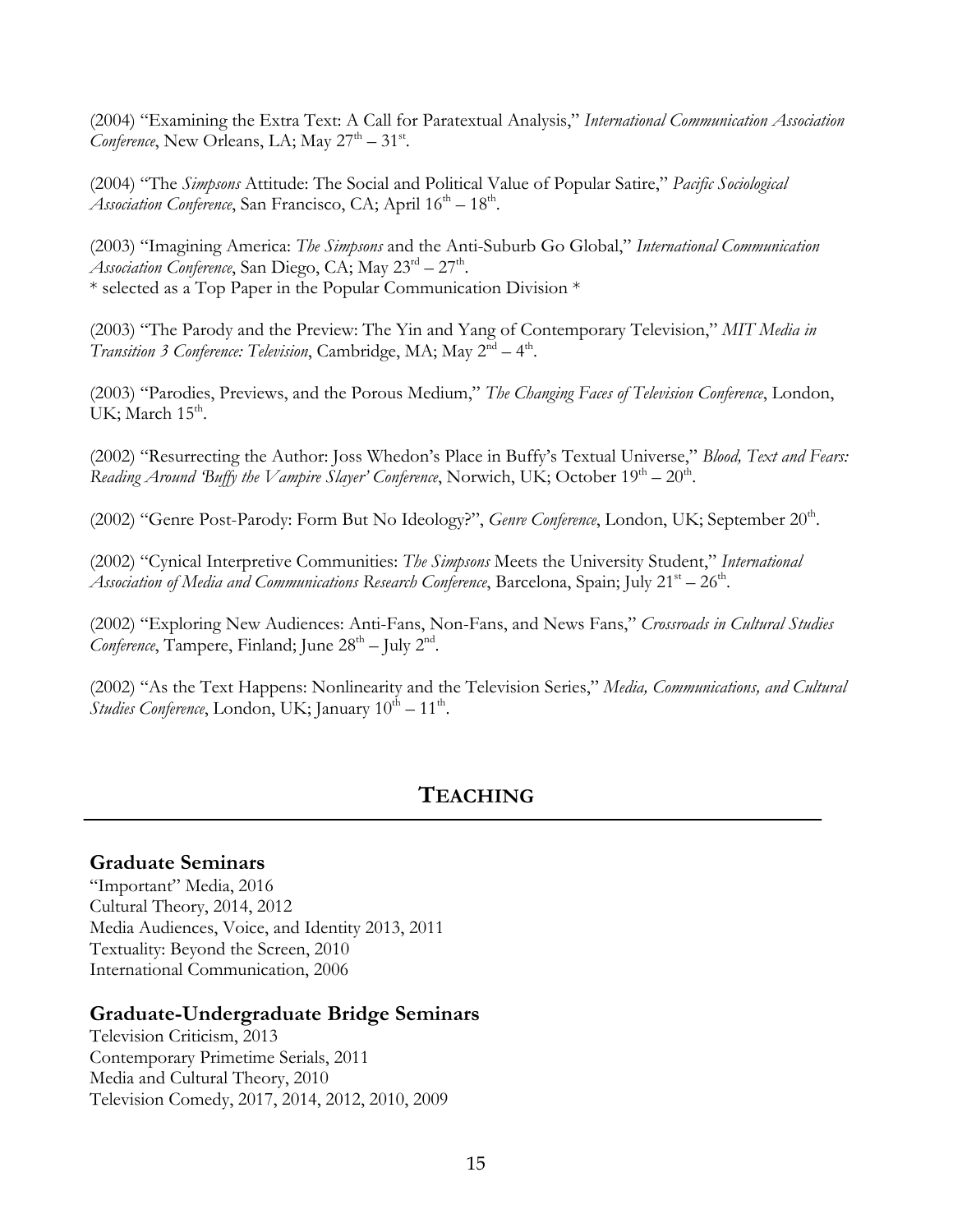### **Undergraduate Seminars**

Television Criticism, 2017, 2015, 2014, 2011 New Media and Society, 2010 Class, Taste, and Mass Culture, 2009, 2008, 2007, 2006 Political Satire, 2008 Television and Society, 2008, 2007, 2006, 2005 Understanding Television, 2007 Honors Thesis Seminar, 2005, 2004 Media Audiences, 2004, 2003

### **Undergraduate Lectures**

Survey of Contemporary Media (with 3 TAs), 2016, 2015, 2014 Survey of Radio, Television, and Film as Mass Media (with 3 TAs), 2013, 2012 Media and National Identity, 2013, 2012, 2011, 2009, 2008, 2007, 2006, 2005 Structures of Mass Communication (with 5 TAs), 2005 International Media, 2005, 2004 Introduction to Mass Communication in America (with 5 TAs), 2004, 2003

### **Graduate Level Independent Studies**

Media Failure, 2015 Global Media and National Identities, 2013 Audience Research and Anti-Fandom, 2013 Film Audiences, 2012 Textual Theory, 2012 New Media, 2011, 2009 Media, Place, and Space, 2011 Media and Nationalisms, 2010 Media Audiences, 2010 Videogames, 2010 Parody and Mashups, 2010

### **Teaching Assistantships**

Reconceptualising the Media Audience (TA), 2003, 2002, 2001 Communications and Signification (TA), 2002, 2001 Postcolonial Representations (TA), 2000

# **PROFESSIONAL ACTIVITIES**

# **-- Thesis Examination and Advising --**

### **PhD Dissertation Committee Chair**

Wan-Jun Lu on diasporic and hybrid identity communities and discourse online (expected 2019) Camilo Diaz-Pino on transnational media in Mexico City (expected 2018) Taylor Miller "Syndicated Queerness: Television Talk Shows, Rerun Syndication, and the Serials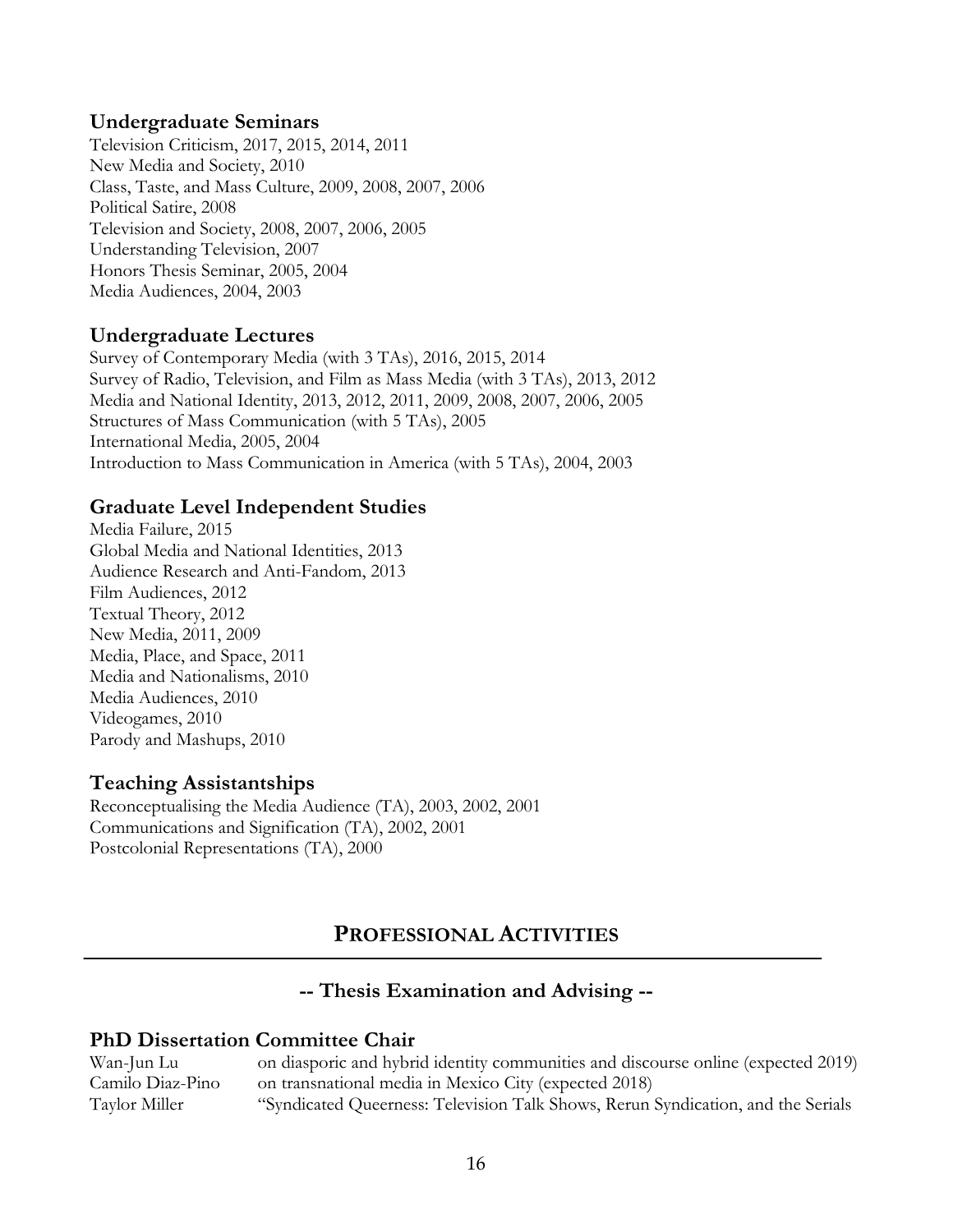|                     | of Norman Lear" (2017)                                                           |
|---------------------|----------------------------------------------------------------------------------|
| Tony Tran           | "Digital Diasporic Cultures and Everyday Media: The Vietnamese Diaspora in       |
|                     | Vancouver, Canada" (2017)                                                        |
| Sarah Murray        | "Get Smarter: The Wearables, Carriables, and Shareables of Digital Self-         |
|                     | Actualization" (2016)                                                            |
| Evan Elkins         | "Regional Lockout: Geographic Restrictions, Digital Entertainment Platforms, and |
|                     | Global Cultural Difference" (2015)                                               |
| Myles McNutt        | "Location, Relocation, Dislocation: Television's Spatial Capital" (2015)         |
| Kim Bjarkman        | "Not <i>The Cosby Show</i> ': Comedy in the Age of Irony and Political           |
|                     | Incorrectness" (2014)                                                            |
| Kyra Hunting        | "Genre's Disciplining Discourses: Cultural Difference and Contemporary Genre     |
|                     | Television" (2014)                                                               |
| Elizabeth Ellcessor | "Access Ability: Policies, Practices, and Representations of Disability Online"  |
|                     | (2012)                                                                           |
| Nick Marx           | "From Bits to Bytes: Sketch Comedy in the Multi-Channel and Digital              |
|                     | Convergence Eras" (2012)                                                         |
| Erin Copple Smith   | "The Logics of Synergy: Media Conglomerates and Cross-Promotional                |
|                     | Practices" (2012)                                                                |
| Matt Sienkiewicz    | "From All Directions: Globalization and the Struggle for Independent             |
|                     | Palestinian Media" (2011)                                                        |

# **PhD Dissertation Committee Member**

| Nicholas Benson    | on film and television remakes (expected 2019)                                  |
|--------------------|---------------------------------------------------------------------------------|
| Jennifer Smith     | on the comic book industry (expected 2019)                                      |
| Caroline Leader    | on the Disney Princesses and children's franchising (expected 2018)             |
| Andrew Peck        | "The Memetic Vernacular: Everyday Argument in the Digital Age" (2017)           |
| Andrew Zolides     | "Cult of Personalities: The Influence Economy of Digital Culture" (2017)        |
| Christopher Cwynar | "Waves of Renewal: English-Language North American Public Service Radio from    |
|                    | Television to Mobile Media" (2016)                                              |
| Andrew Bottomley   | "Internet Radio: A History of a Medium in Transition" (2016)                    |
| Nora Patterson     | "Radio Redux: The Persistence of Soundwork in the Post-Network Era" (2016)      |
| Alyx Vesey         | "A Synchronous Process: Musicians' Labor and Identity as Television Industry    |
|                    | Practice" (2016)                                                                |
| Lindsay Hogan      | "Producing (Be)Tween Stars and Screens: Stardom and Youth Media Cultures"       |
|                    | (2016)                                                                          |
| Ashley Hinck       | "Fan-Based Performances of Citizenship: Fandom, Public Engagement, and          |
|                    | Politics" (2015)                                                                |
| Kit Hughes         | "Corporate Channels: How American Business and Industry Made Television         |
|                    | Useful" (2015)                                                                  |
| Casey Schmitt      | "The Hiker and the Trail: Rhetoric and Implacement in Designated Natural Areas" |
|                    | (2015)                                                                          |
| Danny Kimball      | "Policies, Pipes, and Publics: The Politics of Net Neutrality Discourse and     |
|                    | the Regulation of Internet Infrastructures" (2014)                              |
| Joshua Jackson     | "Streaming Screens: YouTube and Redefining Cultural Production" (2013)          |
| Joshua Shepperd    | "Electric Education: How the Media Reform Movement Built Public                 |
|                    | Broadcasting in the US, 1934 - 1952" (2013)                                     |
| Germaine Halegoua  | "New Mediated Spaces and the Urban Environment" (2012)                          |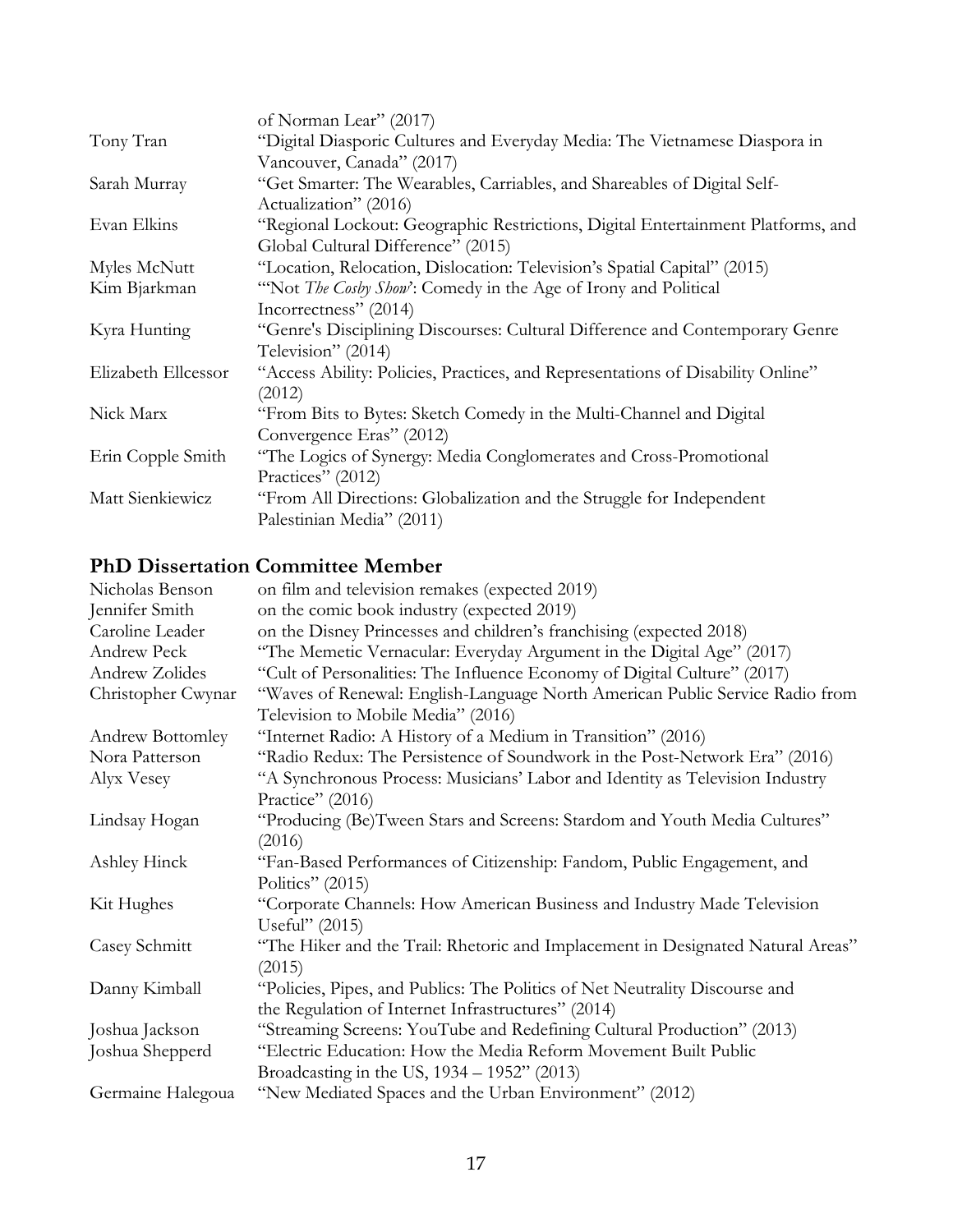| Sreya Mitra    | "Screening the Nation: Producing the Bollywood Star in Contemporary  |
|----------------|----------------------------------------------------------------------|
|                | India" $(2012)$                                                      |
| Amy Barber     | "Woods of Their Own: Feminism, Community, Music, and Politics at the |
|                | Michigan Womyn's Music Festival" (2011)                              |
| Megan Ankerson | "Dot Com Design: Cultural Production of the Commercial Web in the    |
|                | Internet Bubble $(1993 - 2003)$ " (2010)                             |

### **PhD External Committee Member**

| Anat Sela Inbar   | "The Hermeneutics of Casting: Stardom and Intertextuality in Contemporary         |
|-------------------|-----------------------------------------------------------------------------------|
|                   | Israeli Television Drama," Hebrew University of Jerusalem, Israel (expected 2017) |
| Mitchell Bard     | "A 'Fair and Balanced' News Operation? Fox News' Content and Practices in         |
|                   | Prime Time," Journalism and Mass Communication (2015)                             |
| Alfred Martin     | "Trapped in a Generic Closet: Black-Cast Television Sitcoms and Black Gay Men,"   |
|                   | University of Texas, Austin (2015)                                                |
| Meagan Rothschild | "Two-Way Play: Early Listeners' Experiences With Bidirectional Television,"       |
|                   | Curriculum and Instruction (2015)                                                 |
| Anne Gilbert      | "Fan, Inc.: Interactivity, Industry, and Audiences in Contemporary Popular        |
|                   | Culture," Rutgers University (2014)                                               |
| Bethany Wood      | "Capital Complex: Valuations of Femininity in 1920s Stage Adaptations from        |
|                   | Women's Culture," Theatre and Drama (2012)                                        |

### **PhD Examiner**

Nottingham University, UK (2015) University of Karlstad, Sweden (2012) Queensland University of Technology (2011) University of Western Sydney, Australia (2009 & 2007)

# **PhD External Advisor**

Susan Hazan, Goldsmiths College, University of London, UK (2005)

# **-- Visiting Scholar Hosting & Visiting Student Mentorship --**

Kathleen Loock, Freie Universität Berlin Visiting Fellow, 2016-2017 Xu Yingchun, Zhejiang University of Media and Communications, 2014-2015 Paola Brembilla, University of Bologna Doctoral Student Visitor, 2014 Bettina Soller, Göttingen University Doctoral Student Visitor, 2012 Chiara Bucaria, University of Bologna Postdoc, 2012 Peter Jensen, University of Copenhagen Master of Arts Exchange Student, 2010

# **-- Departmental and University Activities --**

# **University of Wisconsin, Madison, Dept of Communication Arts Service**

Awards Committee, 2010 – 2014 Budget and Salaries Committee, 2009 – 2014, 2016+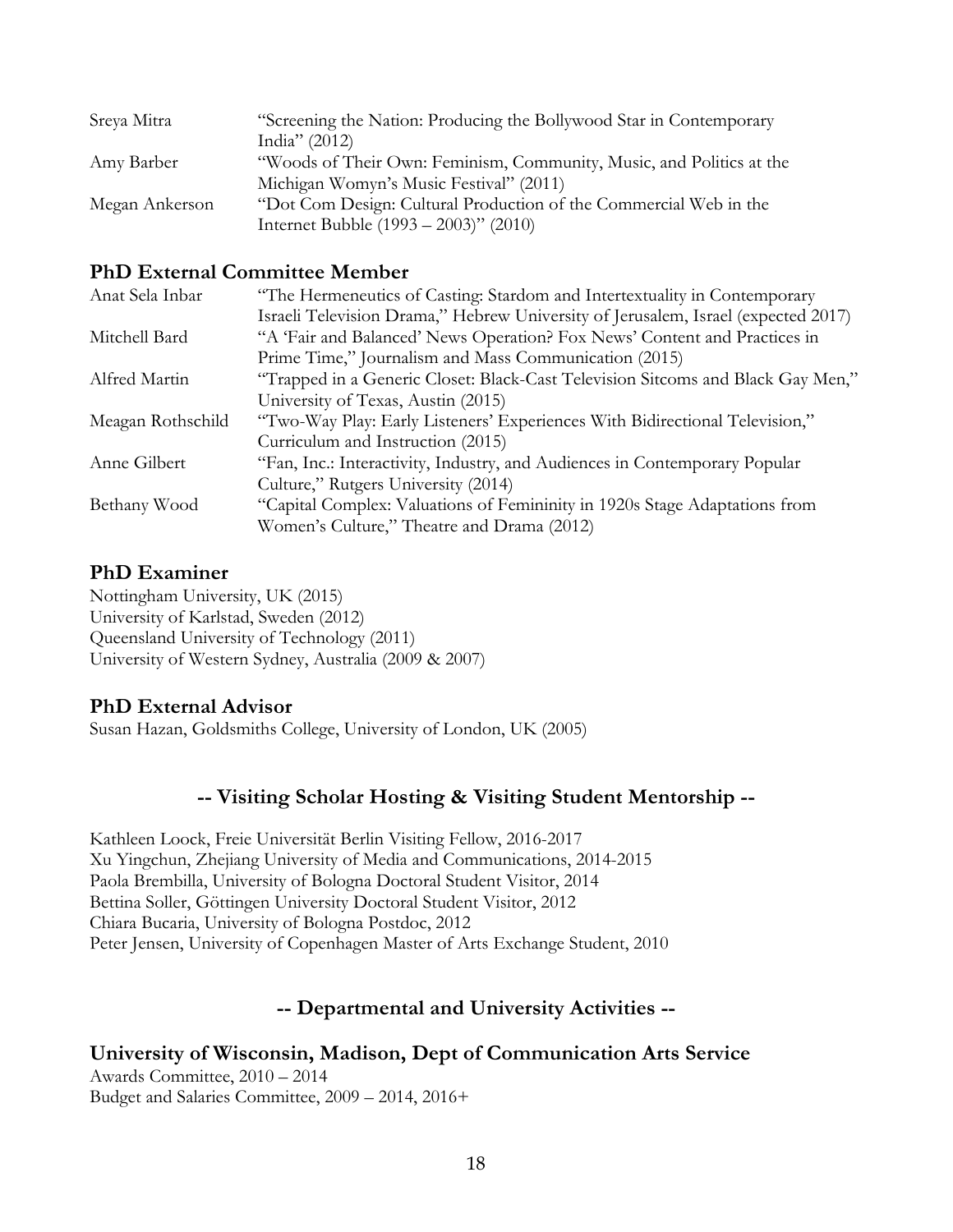Departmental Review Committee, 2013 Digital Committee, 2011 – 2013 Executive Committee, 2009+ Graduate Committee, 2009+ Media and Cultural Studies Point Person, 2010 – 2014 Mentor, Lori Kido Lopez, 2013+ Personnel & Tenure Committee, 2009 – 2014 Search Committee, Rhetoric, 2009 – 2010 Search Committee, Media and Cultural Studies, 2010 – 2011 Search Committee, Digital Studies, Co-Chair, 2010 – 2011 Search Committee, Digital Production, 2011 – 2012 Search Committee, Media and Cultural Studies, Chair, 2011 – 2012 Speakers Committee, 2009 – 2013 Tenure Committee Chair, Derek Johnson, 2013-14 Tenure Committee Chair, Eric Hoyt, 2016-17 Tenure Committee Co-Chair, Lori Kido Lopez, 2016-17 Tenure Committee Co-Chair, Jeremy Morris, 2016-17 Undergraduate Committee, 2012

### **University of Wisconsin, Madison Service**

Member, Mellon Summer Graduate Student Fellowship Screening Committee, 2017 Chair, External Review, Department of African Cultural Studies, 2016 Chair, External Review, Department of Psychology Graduate Program, 2015 Center for Visual Cultures Steering Board, 2015+ Digital Studies Initiative Planning Committee, 2010 – 2014 Fulbright Screening and Interviews, 2010 – 2013 Mentor, Rebekah Willett, School of Library and Information Studies, 2012 – present Wisconsin Information and Communication Initiative, 2013 – 2014

### **Fordham University, Dept of Communication and Media Studies Service**

Graduate Committee, 2007 – 2009 Kavanaugh Scholarship Committee, 2005 – 2009 Merit Committee, 2006 – 2009 Search Committee, Film and Television, 2007 – 2008 Search Committee, Film and Television, 2008 – 2009 Undergraduate Advisor, 2005 – 2009 Webmaster, 2006 – 2009

### **Fordham University Service**

Freshman & Sophomore Advisor, 2006 – 2009 Guest Lecturer, Admitted Freshman Trial Class Day, 2006 – 2009

### **University of California, Berkeley, Mass Communications Program Service**

Admissions Committee, 2004 – 2005 Undergraduate Advisor, 2003 – 2005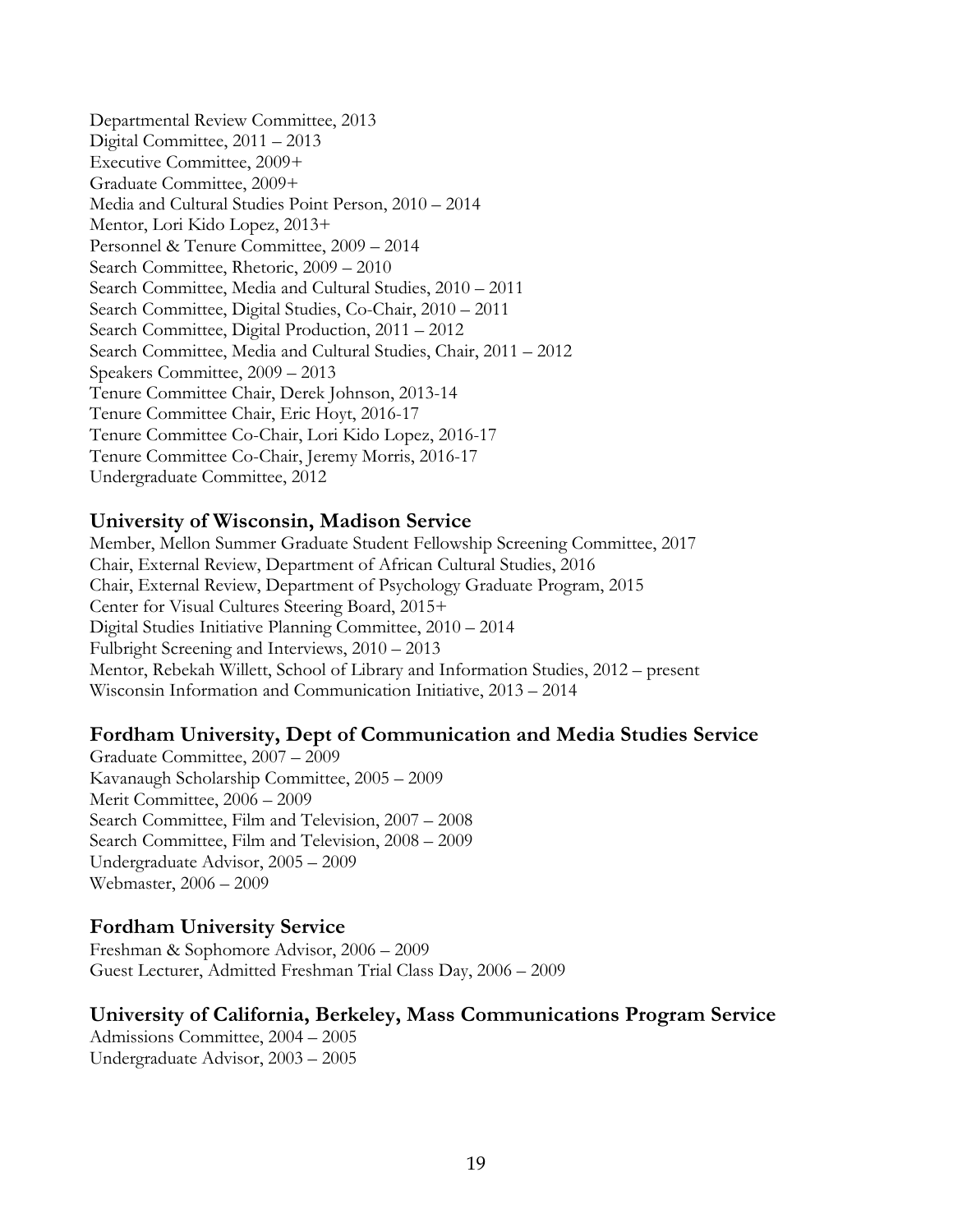# **Goldsmiths College, Dept of Media and Communication Studies Service**

Student Representative, 2000 – 2002

# **-- External Academic Leadership --**

### **Chair (2012-2014) and Vice Chair (2010-2012)**

Popular Communication Division, International Communication Association

### **Nominating Committee**

Society for Cinema and Media Studies, 2009 – 2011, 2016 – 2019

### **Party Planner**

Television Studies Interest Group, Society for Cinema and Media Studies, 2008

# **-- Conference Organizing --**

### **Pre-Conference Planner and Organizer, Popular Communication Division, ICA**

Designing and Publishing Global Scholarship, May 2017, San Diego, CA Stuart Hall and the Future of Media and Cultural Studies, May 2015, San Juan, Puerto Rico Placing the Aesthetic in Popular Culture: Quality, Value, and Beauty, May 2011, Boston, MA *(each ~50 speakers/participants)* 

### **Conference Co-Organizer**

Race and Media Conference, October 2014, Madison, WI

# **Program Planner, Popular Communication Division, International Communication Association**

May 2014, Seattle, WA June 2013, London, UK May 2012, Phoenix, AZ *(coordinated ~150 paper submissions, 40 panel submissions, 100 reviewers each time)*

# **Conference Organizer and Conceiver**

Television Comedy Conference, October 2010, Madison, WI *(40 speakers/participants)*

# **Conference Organizing Committee**

Fiske Matters Conference, June 2010, Madison, WI *(60 speakers/participants)*

### **Conference Organizer and Conceiver**

Unboxing Television Workshop; November 2007, Cambridge, MA *(30 speakers/participants)*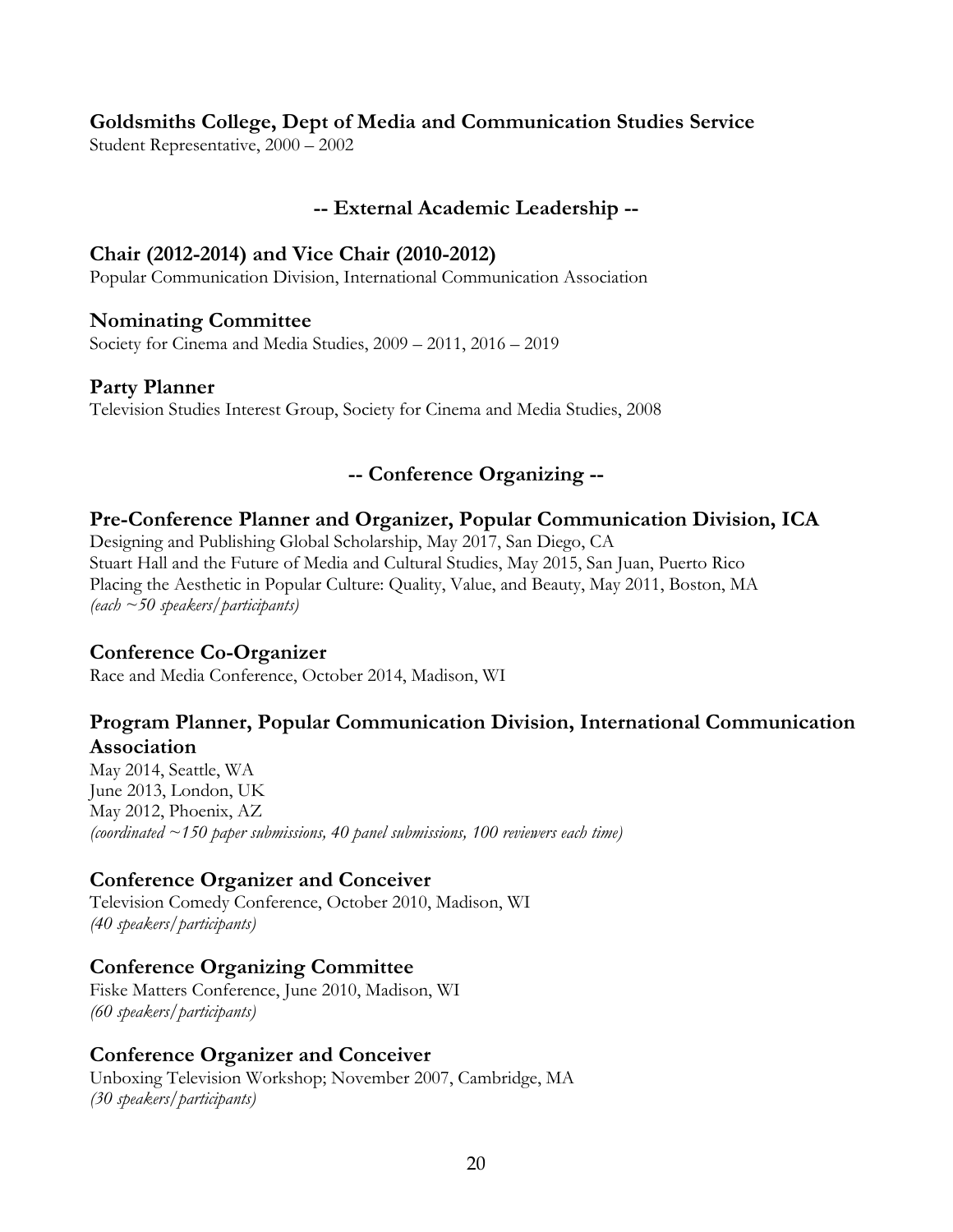### **Conference Organizer and Conceiver**

Changing Faces of Television Conference; March 2003, London, UK *(20 speakers, 80 participants)* 

#### **Conference Organizer**

After Media Studies Conference; April 2002, London, UK *(25 speakers, 120 participants)*

### **-- Adjudication --**

### **Board of Jurors**

George Foster Peabody Awards (2014 – 2020)

#### **Book Award Reviewer**

Donald McGannon Award for Social and Ethical Relevance in Communications Policy Research (2008)

### **-- Editing and Reviewing --**

#### **Editor**

*Critical Cultural Communication* series, NYU Press (2014+) *Popular Communication: The International Journal of Media and Culture* (2006 – 2012)

### **Editor and Co-Founder**

*Antenna: Responses to Media and Culture* (http://blog.commarts.wisc.edu) (2009-2016)

### **Associate Editor**

*International Journal of Cultural Studies* (2016+)

### **Editorial Board Member and Reviewer**

*Communication and the Public* (2014+) *Communication, Culture, and Critique* (2017+) *Critical Studies in Media Communication* (2007+) *Cinema Journal* (2013-2017) *Cultural Science Journal* (2017+) *International Journal of Cultural Studies* (2007+) *Popular Communication: The International Journal of Media and Culture* (2009+) *Television and New Media* (2014+) *Transformative Works and Culture* (2008+)

### **Journal Submission Reviewer (in addition to above)**

*Adaptation Communication and Critical/Cultural Studies Communication, Culture, and Critique Communication and Society*

*Communication and Sport Communication Studies Communication Theory Convergence*